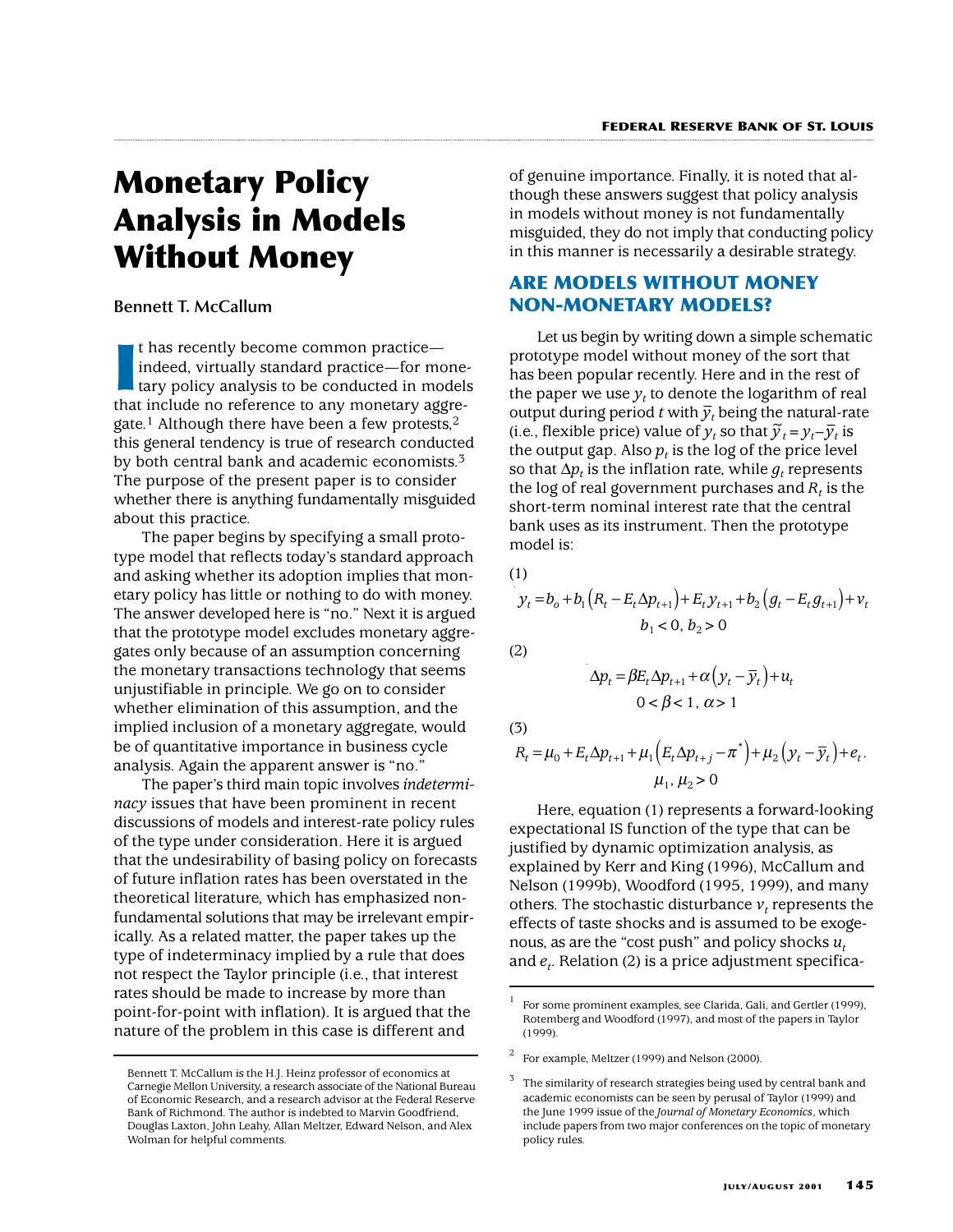tion of the Calvo-Rotemberg type, which is the most nearly standard of those currently in use.4 For pre- $\frac{1}{2}$  and  $\frac{1}{2}$  are  $\frac{1}{2}$  and  $\frac{1}{2}$  as exogenous, as is usually done in small models, although Casares and McCallum (2000) show that it is not too difficult to endogenize investment and therefore  $\bar{y}_t$ <sup>5</sup>.

Finally, equation (3) represents a policy rule of the Taylor (1993) type, which has the effect of adjusting upward the real interest rate  $R_t - E_t \Delta p_{t+1}$ when current or expected inflation (depending on the value of *j*) exceeds its *target* value  $\pi^*$  and/or the output gap is positive. For best performance the central bank will choose the parameter  $\mu_0$  to equal *r* –, the long-run average real rate of interest, which in turn will equal  $-b_0/b_1$ , presuming that  $E(g_t-E_t g_{t+1})$  $= 0$  (i.e., that we are abstracting from growth in  $\overline{y}_t$ and  $q_t$ ). Often an additional term in  $R_{t-1}$  is included in the policy rule to represent interest rate smoothing.

Clearly, the system given by equations (1) through (3) includes no monetary aggregates. Yet it is complete, in the sense that the three relations govern time paths for the three endogenous variables,  $y_t$ ,  $\Delta p_t$ , and  $R_t$ . It would be possible to add to the system a (base) money demand relation such as

(4) 
$$
\log M_t - p_t = c_0 + c_1 y_1 + c_2 R_t + \eta_t
$$
,  $c_1 > 0, c_2 < 0$ 

but the latter would be superfluous, in the sense that it would not affect the behavior of  $y_t$ ,  $\Delta p_t$ , or  $R_t$ .<sup>6</sup> Its only function would be to specify the amount of base money that is needed to implement the policy rule (3). Thus policy analysis involving  $y_t$ ,  $\bar{y}_t$ ,  $\Delta p_t$ , and  $R_t$  can be carried out without even specifying a money demand function such as equation (4) or collecting measurements on the stock of money, *Mt*.

Nevertheless, it would be wrong to view this system without any monetary aggregate, equations (1) through (3), as representing a non-monetary model. For the central bank's control over the oneperiod nominal interest rate ultimately stems from its ability to control the quantity of base money in existence. If some entity other than the central bank could exogenously manipulate the path of  $M_t$ , then (4), (1), and (2) would determine paths for  $y_t$ ,  $\Delta p_t$ , and  $R_t$  with (3) being overruled.

Of course, the preceding statement presumes institutional arrangements much like those in existence today, in which it is appropriate to assume that the central bank has (monopoly) control over the issue of base money. Some writers, such as Friedman (1999), have suggested that technological progress in the payments and information processing industries may critically alter this situation in coming years and leave central banks with no control over the short-term interest rates that matter for macroeconomic purposes. Most of the Summer 2000 special issue of *International Finance* is devoted to a discussion of that possibility. In my opinion, Goodhart (2000) is correct to argue that, because central banks can be supported by governmental powers of regulation and taxation, they are unlikely to lose their control over interest rates in the foreseeable future.

In any event, there is an additional way to express the basic point at issue. This is to ask whether, according to the model (1) through (3), inflation is viewed as a non-monetary phenomenon, governed by the Phillips curve relationship (equation (2)). It is my contention that such a suggestion would be unjustified. Specifically, the primary issue in this regard is what controls the long-run average rate of inflation. And in the prototype model, that rate is controlled entirely by the central bank—the monetary authority. For this argument let us assume that the long run average value of  $\tilde{y}_t$  is zero, i.e., that  $E(y_t - \overline{y}_t) = 0$  as is implied by the strict version of the natural rate hypothesis.<sup>7</sup> Then from equation (1) we have that, in the absence of growth,  $E(R_t - \Delta p_{t+1}) = -b_0/b_1$  so equation (3) implies that

(5) 
$$
-b_0/b_1 = \mu_0 + \mu_1 (E \Delta p_{t+j} - \pi^*) + \alpha E \widetilde{y}_t.
$$

Thus it follows that, with  $E\widetilde{y} = 0$ ,

(6) 
$$
E\Delta p_t = \pi^* - ((b_0 / b_1) + \mu_0)(1 / \mu_1).
$$

Consequently, if the central bank sets  $\mu_0$  equal to the average real interest rate,  $-b_0/b_1$ , as a sensible central bank would, then the average inflation rate will equal the central bank's chosen target value  $\pi^*.$ And if it errs by, for instance,  $\varepsilon$  in setting  $\mu_0$ , the average inflation rate will differ from  $\pi^*$  by  $\varepsilon/\mu_1$ , which becomes smaller as the policy rule's response to

There has recently been much controversy over the adequacy of the Calvo-Rotemberg specification since it itself supplies no persistence to the inflation rate; see Estrella and Fuhrer (2000) and Gali and Gertler (1999) for an introduction to the controversy.

 $5$  This, of course, requires that equation (1) be replaced by a set of equations representing an "expectational IS sector."

Here  $M_t$  is the nominal money stock. For present purposes we can think of it both as base money and as the relevant monetary aggregate that facilitates transactions.

<sup>7</sup> This version is due to Lucas (1972). For more discussion, see McCallum and Nelson (1999a).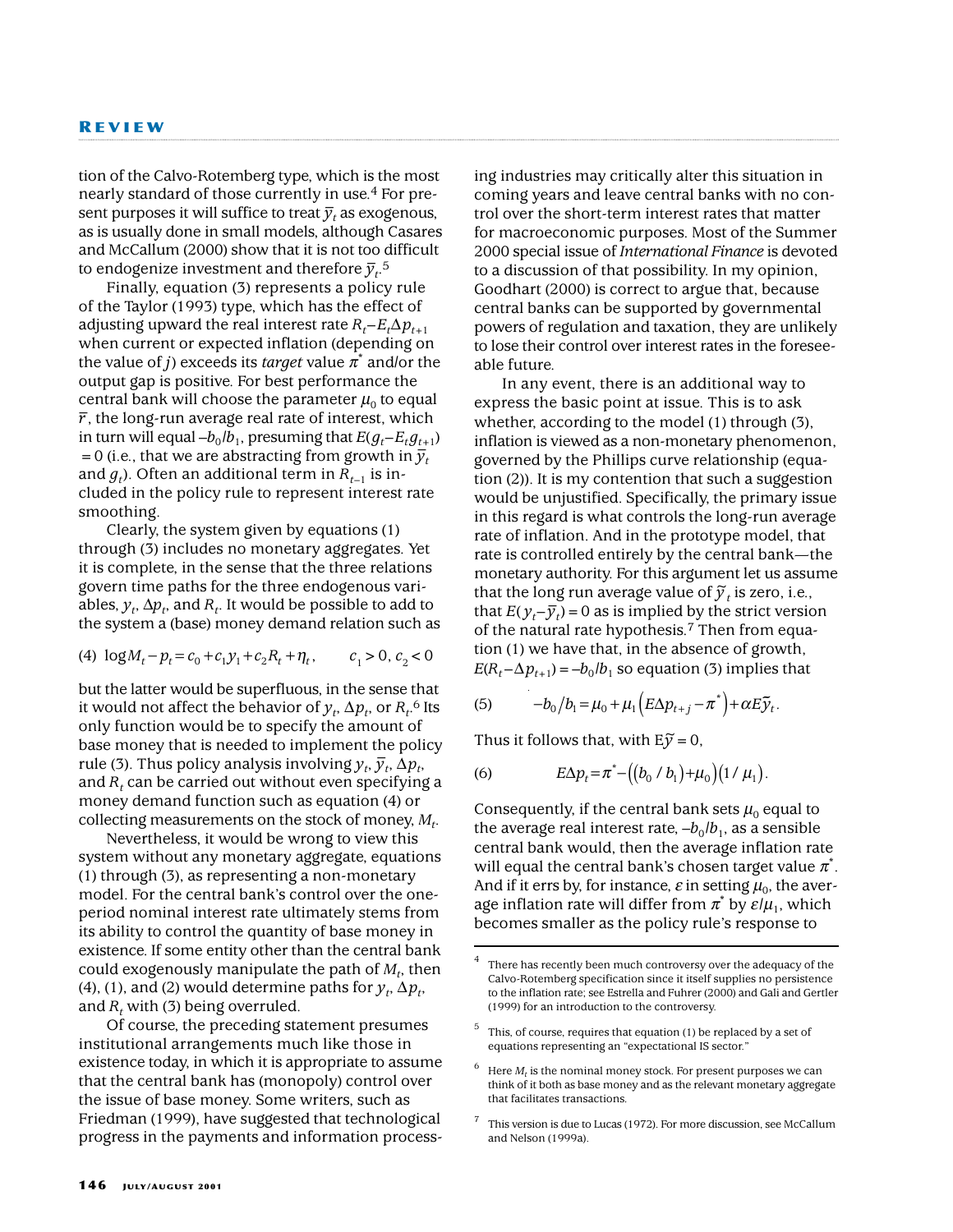discrepancies of inflation from its target becomes stronger. Basically, then, the average inflation rate is determined by central bank behavior. Parameters  $\alpha$  and  $\beta$  from the Phillips relationship (equation (2)) play no role.

There is an apparent problem with the foregoing demonstration, namely, that the Calvo-Rotemberg relation (2) becomes  $E\pi = \beta E\pi + \alpha E\tilde{y}$  in the steady state, which implies (with  $\beta$  < 1) that  $E\widetilde{y} > 0$ . The latter condition, however, violates the natural rate hypothesis, in contradiction with the assumption made above. In my opinion this points to a flaw in the usual formulation of the Calvo-Rotemberg model.8 Instead of a derivation pertaining to the costs or impossibility of changing prices in relation to the previous period's level, a rational version of the model would be concerned with changes relative to the previous period's level plus the average one-period inflation rate, as in the version of the model used by Ireland (2000). In that case, there would be no problem with the foregoing argument. Furthermore, although the inflation rate would depend upon Phillips curve parameters if one were to insist on retaining (2), the same would be true if the central bank were to control the monetary base as its instrument variable, assuming that the policy feedback rule was one that involved both  $\pi-\pi$  and *y* <sup>~</sup> as objectives.

# **IS NEGLECT OF MONEY QUANTITATIVELY IMPORTANT?**

The objective of this section is to look into the theoretical foundations for the prototype model (equations (1) through (3)) and follow up with a quantitative analysis.9 Actually, the focus will be only on equations (1) and (4) because the policy rule (3) is simply being taken as an object of investigation, whereas issues relating to the price adjustment specification (2) are quite distinct and beyond the scope of this paper.<sup>10</sup> Thus we begin by reviewing the optimizing rationale for (1) and (4), which is reasonably familiar from the references mentioned on p. 1.

For simplicity, suppose that capital is treated as a constant, *k*. Then a typical household, which supplies inelastically one unit of labor per period, seeks at time *t*=1 to maximize

$$
\sum_{t=1}^{\infty} \beta^{t-1} u(c_t, \zeta_t),
$$

*t*

where  $c_t$  represents Dixit-Stiglitz consumption bundles and  $\zeta_t$  is a stochastic shock to preferences. The household's budget constraints for *t*=1,2,… are

(7) 
$$
Y_t^A (P_t \nmid P_t^A)^{1-\theta} - tx_t - w_t (n_t - 1) =
$$
  
\n
$$
c_t + m_t - (1 + \pi_t)^{-1} m_{t-1} + (1 + r_t)^{-1} b_{t+1} - b_t + \psi (c_t, m_t).
$$

Here *Y<sup>A</sup> <sup>t</sup>* is aggregate per-household demand while  $P_t$ / $P_t$ <sup> $A$ </sup> is the price of the household's specialized output relative to the implied Dixit-Stiglitz price index of goods in general. Also,  $tx_t$  is lump-sum taxes paid (net of transfers);  $n_t$  is labor employed in production so with a real wage of  $w_t$  we have  $w_t(n_t-1)$  as the household's net payment to hired labor;  $m_t$  is real money balances held at the end of period *t*;  $\pi_t = (P_t^A/P_{t-1}^A) - 1$  is the inflation rate; and  $b_{t+1}$  is the number of real bonds purchased, at a real price of  $1/(1 + r_t)$ , during *t*. Finally,  $\psi(c_t, m_t)$  represents the resources used in conducting transactions (i.e., in shopping for the precise bundle of consumption goods that the household chooses). The household produces output subject to the production function  $Y_t = f(A_t n_t, k)$ , where  $A_t$  is a technology shock, and its amount produced is equal to the quantity demanded:

(8) 
$$
f(A_t n_t, k) = Y_t^A (P_t / P_t^A)^{-\theta}.
$$

As is common, we assume  $0 < \beta < 1$ ,  $\theta > 1$ , and that *f* is well behaved. The transaction technology is such that  $\psi_1(c_t, m_t) > 0$  and  $\psi_2(c_t, m_t) \leq 0$ .

In this setup the household's first order conditions are as follows for  $t = 1, 2, \ldots$ , with  $\lambda_t$  and  $\xi_t$ being the Lagrange multipliers on (7) and (8):

$$
(9) \qquad u_1(c_t, \zeta_t) - \lambda_t \left[1 + \psi_1(c_t, m_t)\right] = 0
$$

$$
(10) \qquad \qquad -\lambda_t w_t + \xi_t A_t f_1\big(A_t n_t, k\big) = 0
$$

(11) 
$$
-\lambda_t [1 + \psi_2 (c_t, m_t)] + \beta E_t \lambda_{t+1} (1 + \pi_{t+1})^{-1} = 0
$$

(12) 
$$
-\lambda_t (1 + r_t)^{-1} + \beta E_t \lambda_{t+1} = 0
$$
  
(13)

$$
\lambda_t Y_t^A (1-\theta) P_t^{-\theta} / (P_t^A)^{1-\theta} + \xi_t Y_t^A \theta P_t^{-(\theta+1)} / (P_t^A)^{-\theta} = 0.
$$

Thus equations (7) through (13) determine the household's choices of  $c_t$ ,  $m_t$ ,  $n_t$ ,  $b_{t+1}$ ,  $P_t$ ,  $\lambda_t$ , and  $\xi_t$ 

<sup>8</sup> My own preferred price adjustment scheme is the "P-bar" model used by McCallum and Nelson (1999a).

The issue at hand has been addressed previously by Ireland (2001), McCallum (2000), and Nelson (2000). Here we take a somewhat different approach.

 $10$  Details concerning price adjustment are, in other words, basically unrelated to this paper's central concern.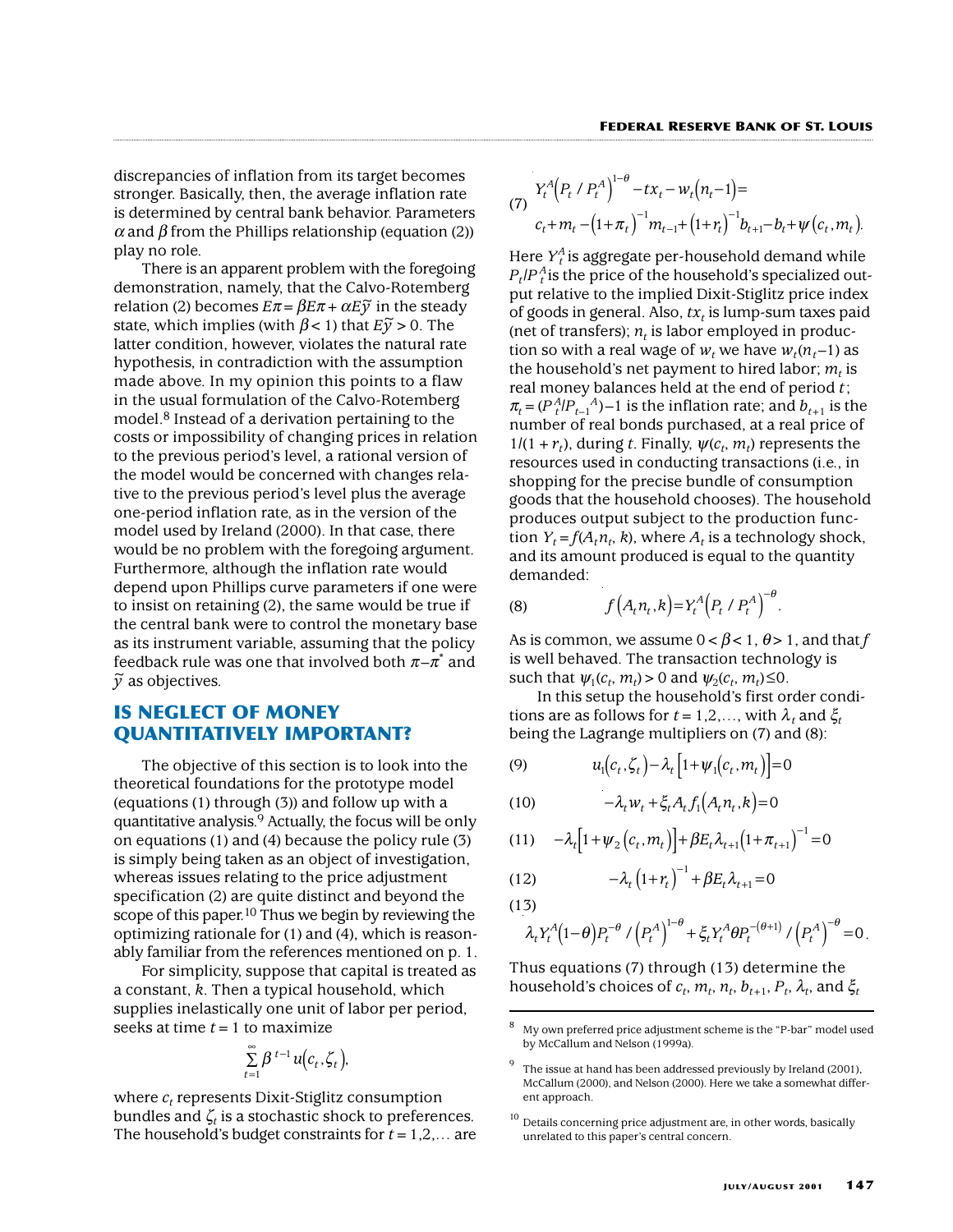in response to exogenous, market-given, or government-specified values of  $w_t$ ,  $A_t$ ,  $\pi_t$ ,  $r_t$ ,  $Y_t^A$ , and  $P_t^A$ .

For general equilibrium, the additional relations are

(14)  $n_t = 1$ 

(15)  $m_t = M_t / P_t$ 

(16) 
$$
G_t - tx_t = m_t - (1 + \pi_t)^{-1} m_{t-1} + (1 + r_t)^{-1} b_{t+1} - b_t
$$

(17) 
$$
\pi_t = (P_t^A/P_{t-1}^A)^{-1}.
$$

Then with  $M_t$ ,  $G_t$ , and  $tx_t$  given exogenously by policy, and assuming symmetry among households so that  $P_t = P_t^A$  and  $Y_t^A = f(A_t n_t, k)$ , the system also determines endogenously the values of  $w_t$ ,  $r_t$ ,  $P_t$ , and  $\pi_t$ .

This last statement presumes that the monetary authority—part of the "government"—exogenously controls  $M_t$ . But if we introduce the nominal rate of interest  $R_t$ , defined by the Fisher identity,

(18) 
$$
1 + R_t = (1 + r_t) E_t (1 + \pi_{t+1}),
$$

then we could reverse the roles of  $R_t$  and  $M_t$ , making the latter endogenous and the former policygoverned.

Also, we could introduce stickiness of nominal product prices. Suppose we did so by adding another relation such as

(19) 
$$
\Delta p_t = \beta E_t \Delta p_{t+1} + \alpha (y_t - \overline{y}_t),
$$

which is the same as (2). Here  $p_t = \log P_t$  and again  $y_t = \log Y_t$  with  $\overline{y}_t$  being the flexible-price value of  $y_t$  that would be produced if there were no price stickiness, that is,  $\bar{y}_t = f(A_t 1, k)$ . The introduction of (19) requires, in order to prevent overdetermination, that one of the previously prevailing conditions be eliminated. The simplest option, and in my opinion the most realistic, is to eliminate the condition for labor market equilibrium—equation (14). Then labor and output will both be demand determined.

The crucial issue, in the present context, is whether a relation such as (1)—with no money term involved—can be justified by our optimizing equilibrium analysis. In that regard we solve (9) for  $\lambda_t$ and substitute into (12):

$$
(20)\ \frac{u_1(c_t,\zeta_t)}{\left[1+\psi_1(c_t,m_t)\right]} = (1+r_t)\beta E_t\left\{\frac{u_1(c_{t+1},\zeta_{t+1})}{\left[1+\psi_1(c_{t+1},m_{t+1})\right]}\right\}.
$$

Now, if  $\psi(c_t, m_t)$  were separable, so that  $\psi_1$  did not

involve *m*, equation (20) would include only  $c_t$ ,  $c_{t+1}$ , and  $r_t$  (plus shock terms). It would then be possible to write a log-linearized approximation of the form

(21) 
$$
\log c_t = b_0' + E_t \log c_{t+1} + b_1' r_t + v_t',
$$

where  $v_t'$  represents  $\zeta_t - E_t \zeta_{t+1}$ . The latter is a familiar consumption Euler equation, although it differs from the most common version by incorporating the influences of the transactions term  $\psi(c_t, m_t)$ . Continuing, a log-linearized approximation to the overall resource constraint for the economy at hand, with constant capital, is

$$
(22) \qquad \log Y_t = (c/Y) \log c_t + (G/Y) \log G_t,
$$

where (*c*/*Y*) and (*G*/*Y*) are steady-state shares. Substitution of (21) into (22) then yields

$$
(23) \log Y_t + E_t \log Y_{t+1} + b_0 + b_1 r_t + b_2 (g_t - E_t g_{t+1}) + v_t,
$$

where  $g_t = \log G_t$ . This relation is of the form of equation (1), so the latter can be justified. But this justification relies upon the assumption that  $\psi(c_t, m_t)$ is separable, and in fact that seems implausible. Much more likely, I would think, would be a  $\psi(c^{}_{t}, m^{}_{t})$ function that made the cross partial derivative negative, so that the marginal benefit of holding money—i.e., the reduction in transaction costs increases with the volume of consumption spending.

In McCallum (2000a), I proposed the following as a first-guess specification for  $\psi$ :

(24) 
$$
\psi(c_t, m_t) = c_t a_1 (c_t/m_t)^{a_2}
$$
.  $a_1, a_2 > 0$ 

Furthermore, it is shown there that the resulting implication for (23) is that it should then include an additional term, namely,

(25) 
$$
b_3 \left(\log m_t - E_t \log m_{t+1}\right) =
$$

$$
\left(c/Y\right) \phi \left(\phi + \sigma\right)^{-1} \left(\log m_t - E_t \log m_{t+1}\right),
$$

with  $\phi = a_1(1 + a_2) a_2(clm)^{a_2}$ , where  $\sigma$  is the inverse of the intertemporal elasticity of substitution in consumption. This equation can then be written

$$
(1') \quad y_t = b_0 + b_1 (R_t - E_t \Delta p_{t+1}) + E_t y_{t+1} + b_2 (g_t - E_t g_{t+1}) + b_3 (\log m_t - E_t \log m_{t+1}) + v_t.
$$

Numerical values for  $a_1$  and  $a_2$  will be considered shortly.

Another implication of the assumed specification (24) concerns the implied demand for money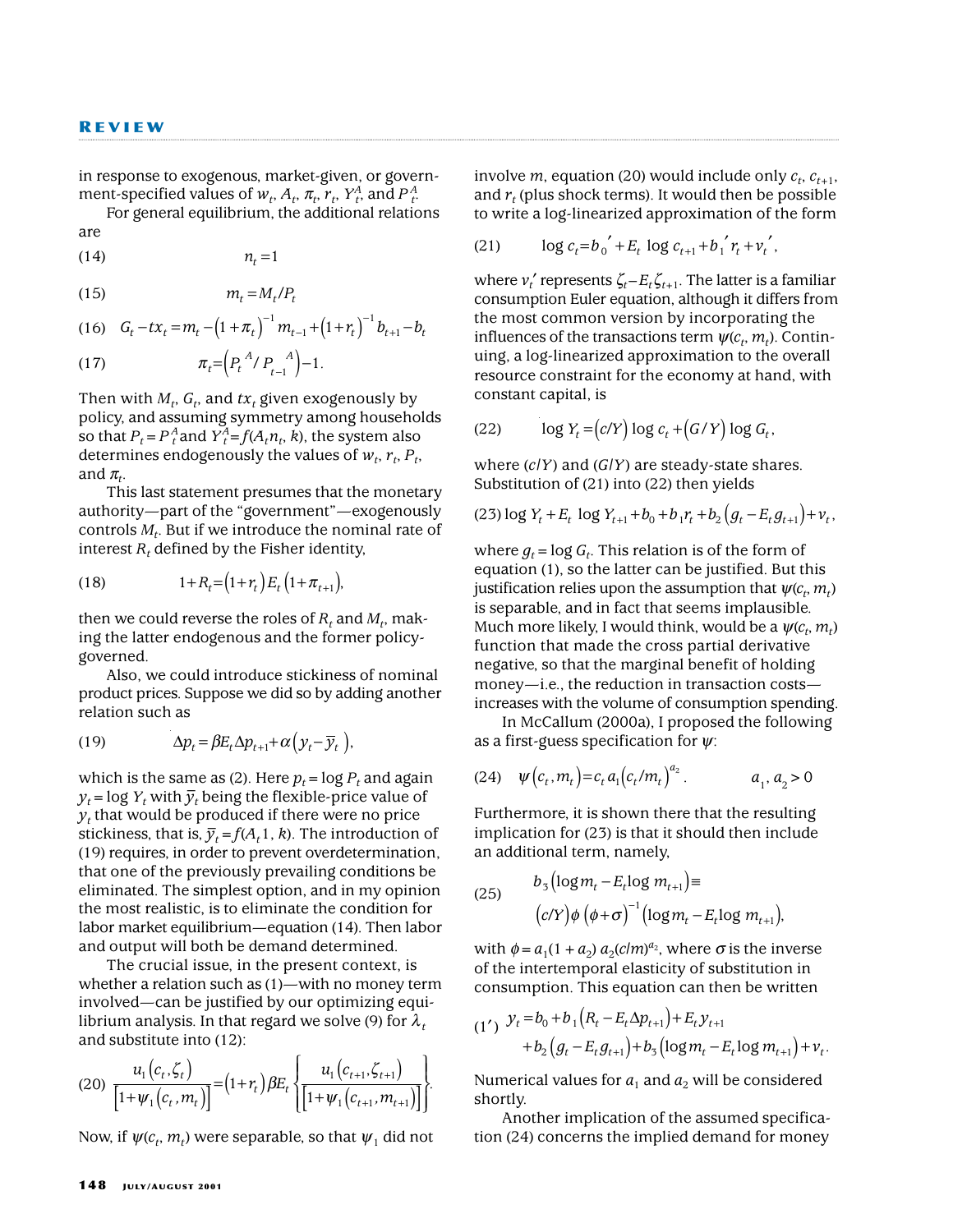function. We see that (11) and (12), together with the Fisher identity, imply

(26)  $1 + \psi_1(c_t, m_t) = (1 + R_t)^{-1}$ 

or, approximately,  $-\psi_1(c_t, m_t) = R_t.$ 

(27)

But with (24) this gives

(28)

or

(29) 
$$
\log m_t = \left[ \left( \log a_1 a_2 \right) / \left( 1 + a_2 \right) \right] + \log c_t - \left( \frac{1}{\left( 1 + a_2 \right)} \right) \log R_t.
$$

 $a_1 a_2 (c_t/m_t)^{1+a_2} = R$  $I_1 u_2 (t_1 m_t) - I_1$  $(c_t/m_t)^{1+a_2} =$ 

Thus we have a money demand function with a constant elasticity with respect to  $R_t$  of  $-1/(1 + a_2)$ and an elasticity with respect to spending of 1.0. This relation can now be added to our model, which becomes  $(2)$ ,  $(3)$ ,  $(29)$ , and  $(1')$ ; these govern the behavior of  $y_t$ ,  $\Delta p_t$ ,  $R_t$ , and  $m_t$ .

Furthermore, equation (29) (or (28)) is useful in assigning values to  $a_1$  and  $a_2$ , i.e., in calibration. Let us begin by assuming a money demand elasticity of –0.2; that choice implies  $a_2 = 4$ . Also, for a quarterly model let us assume an average interest rate of 0.0125 (i.e., 5 percent per year) and an average *clm* ratio of 1.25. Then (28) becomes  $a_1(4)$  (1.25)<sup>5</sup> = 0.0125, implying  $a_1$  = 0.00102. Then the crucial parameter  $\phi$  becomes

(30)

 $\phi$ =0.00102 (5) (4)  $(1.25)^4$  = 0.0204 $(2.44)$  = 0.0498,

and the slope coefficient  $b_3$  in (25) is, assuming  $\sigma = 2$ and  $(c/Y) = 0.7$ ,

$$
(31)\left(c/Y\right)\phi\left(\phi+\sigma\right)^{-1}=(0.7)(0.0498)/(2.0498)=0.017.
$$

The remainder of our calibration is more standard:  $\beta$ =0.99,  $\alpha$ =0.05,  $\theta$ =5, and the policy rule parameters  $\mu_1 = 0.5$ ,  $\mu_2 = 0.1$ ,  $\mu_3 = 0.8$ . The latter value refers to an extension of the Taylor rule to reflect interest rate smoothing:

(3')  
\n
$$
R_{t} =
$$
\n
$$
(1 - \mu_{3}) \left[ \mu_{0} + E_{t} \Delta p_{t+1} + \mu_{1} \left( E_{t} \Delta p_{t+1} - \pi^{*} \right) + \mu_{2} E_{t-1} \tilde{y}_{t} \right]
$$
\n
$$
+ \mu_{3} R_{t+1} + e_{t}.
$$

Note that in the latter we have used  $E_t \Delta p_{t+1}$ , setting  $j = 1$  in (3). Also,  $v_t$  is white noise and we have

generated  $\bar{y}_t$  by the process  $\bar{y}_t = 0.95 \ \bar{y}_{t-1} + a_t$ , with  $a_t$ white noise. Finally, we have made one more modification to the model at hand, in an attempt to have fairly realistic specifications for parts of the system not under scrutiny. This modification is to replace the price adjustment relation (2) with the following:

$$
(2') \qquad \Delta p_t = 0.5\beta \left[ E_t \Delta p_{t+1} + \Delta p_{t-1} \right] + \alpha \, \tilde{y}_t + e_t.
$$

Here we have included the  $\Delta p_{t-1}$  term to reflect inflation inertia that appears to exist in many developed economies.

The model at hand consists, then, of relations  $(1')$ ,  $(2')$ ,  $(3')$ , and  $(4)$ , specified to approximate  $(28)$ .<sup>11</sup> The object is to see if the inclusion of the term (25) in  $(1')$  substantially affects the behavior of ∆*pt* and *yt*—i.e., whether theoretically incorrect exclusion of money from the system is of quantitative importance. For this purpose, impulse response functions are very well suited. As a tool for comparing a model with actual economic behavior, impulse response functions are of dubious value because of the need for shock identification. But they are more sensitive than autocorrelation functions to model specification, so are highly appropriate for the purpose at hand. Consequently, Figure 1 shows impulse response functions for  $y_t$ ,  $\Delta p_t$ , and  $R_t$  for unit shocks to  $v_t$ ,  $e_t$ , and  $a_t$ . In the top half of the figure we have included the  $m_t$  terms in (1'), whereas in the bottom half they are excluded. It is obvious that there is no appreciable difference.

That there would be an appreciable difference, if the coefficient in (25) were larger, is illustrated in Figure 2. There we take the coefficient to be 0.2, holding everything else (including  $c_2$ ) unchanged. Now the output and inflation responses are noticeably different, especially in response to a monetary policy shock.

In addition, as a quick robustness check we assume that the money demand elasticity is –0.1, rather than –0.2, implying that  $a_2 = 9$  instead of 4. This change yields  $b_3=0.033$  and  $c_2=-8$ . The results, shown in the bottom half of Figure 2, are scarcely different from those in Figure 1. Finally, we note that decreasing rather than increasing  $a_2$ (making money demand more elastic) would make the effect even smaller than in our initial case.

Our investigation suggests, then, that although it is theoretically incorrect to specify a model without money, the magnitude of the error thereby

<sup>&</sup>lt;sup>11</sup> Thus  $c_2$  in (4) equals  $-1/(R(1 + a_2))$ , which equals  $-16$  when  $a_2 = 4$ .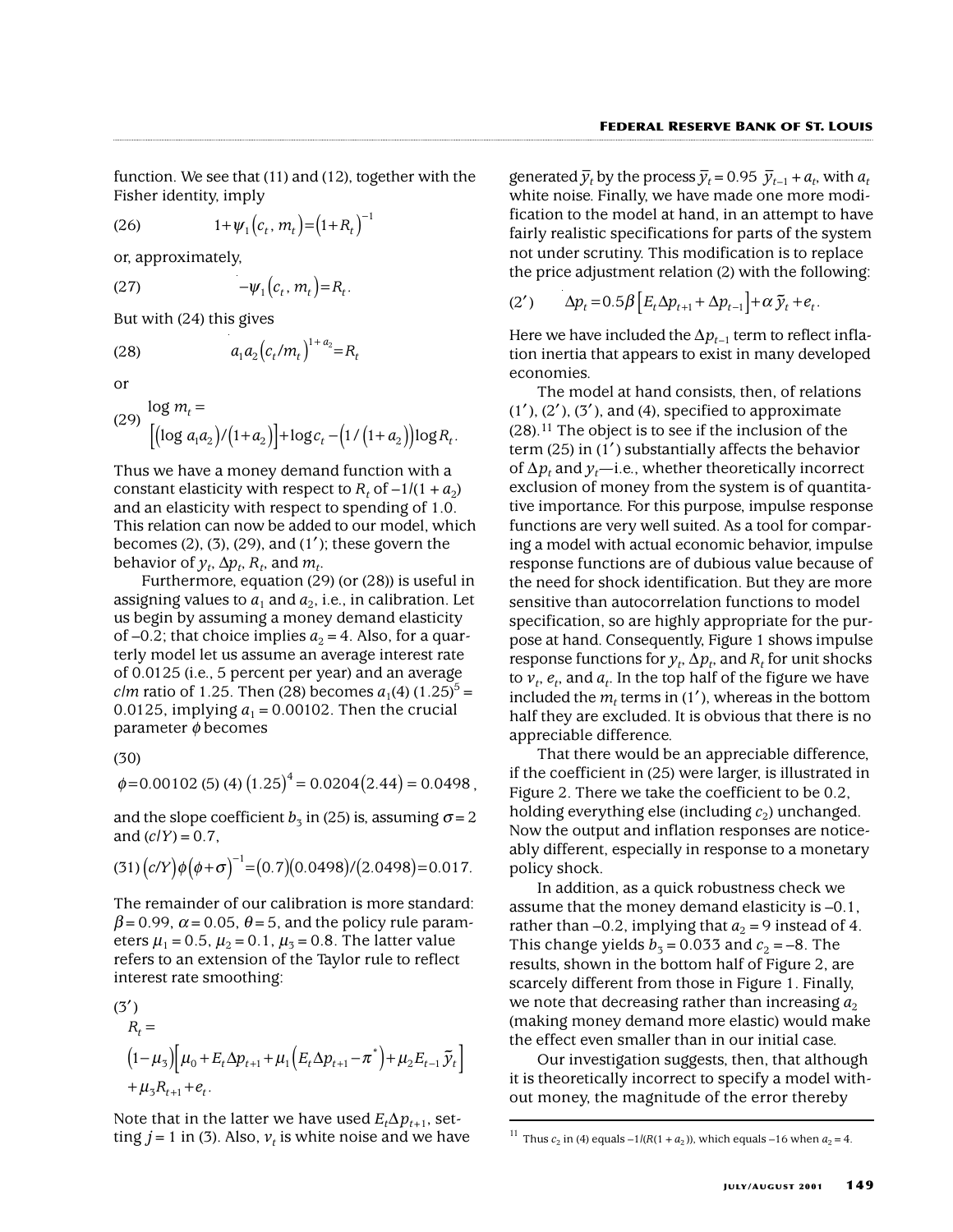#### **R EVIEW**



**NOTE: Unit shocks to IS (top), policy rule (mid), and tech**  with money  $(b_3=0.017)$ .



**NOTE: Unit shocks to IS (top), policy rule (mid), and tech**  without money  $(b_3=0.0)$ .

introduced is extremely small. This finding is basically consistent with those of Ireland (2001), who finds that econometric estimates of a parameter analogous to  $b_3$  are insignificantly different from zero.12

# **ARE RATIONAL-EXPECTATION INDETERMINACIES IMPORTANT?**

Models without money are typically ones in which an interest rate serves as the policy instrument that is adjusted in response to macroeconomic

## **Figure 2**



**NOTE: Unit shocks to IS (top), policy rule (mid), and tech**  with money  $(b_3=0.2)$ .



**NOTE: Unit shocks to IS (top), policy rule (mid), and tech**  with money  $(a_2=9)$ .

conditions, prominently including inflation. Central bankers and practical analysts stress the need to move *preemptively*, i.e., to adjust the policy stance when inflation forecasts get out of line without waiting for realized inflation to depart strongly from its target path (see, e.g., Goodfriend, 1997, and Svensson, 1997). There is, however, a line of theoretical analysis that warns of the danger of

 $^{12}$  Ireland (2001) shows that, for his preferred rationalization of sticky prices, a term involving  $m_t$  also appears in the price adjustment relation.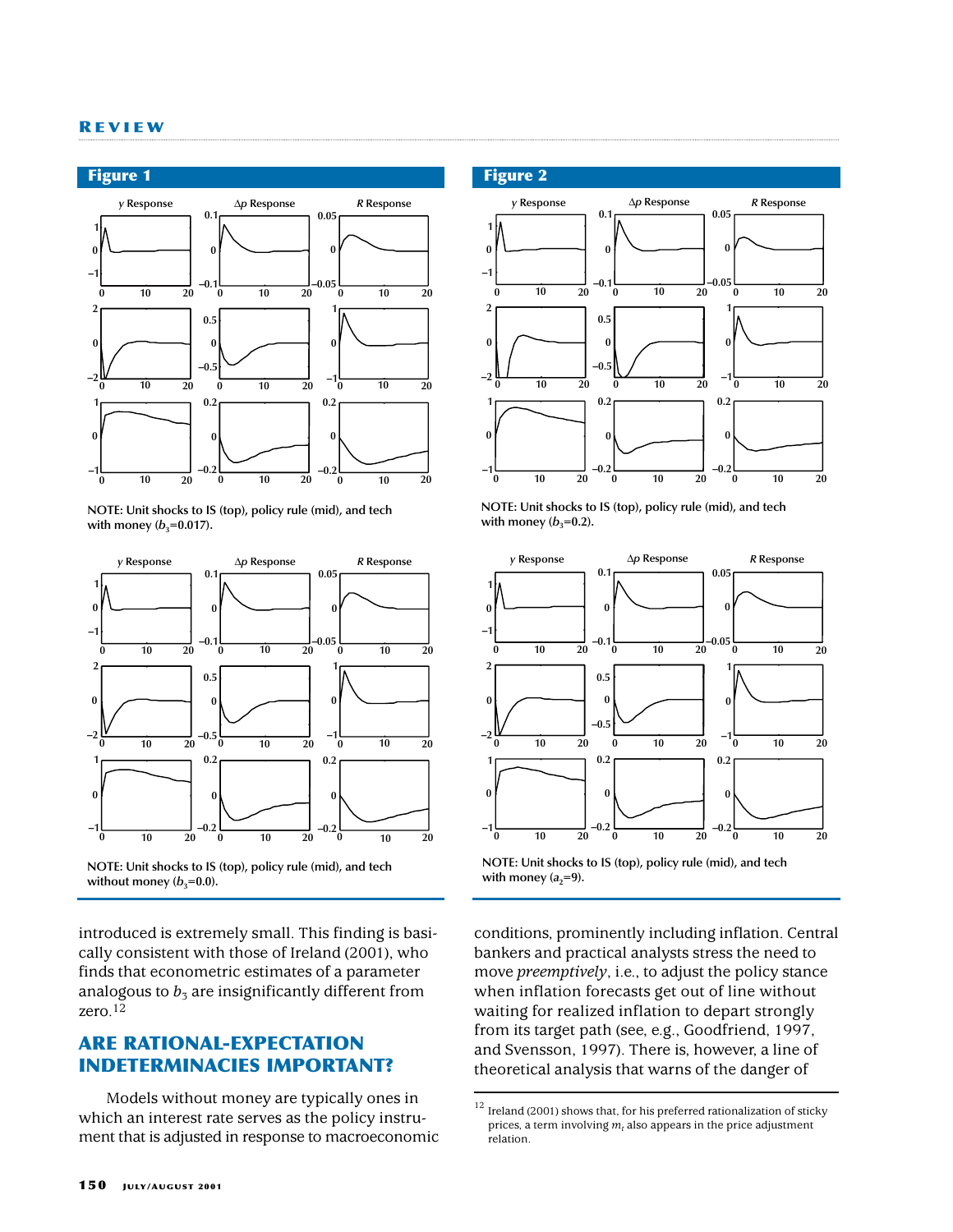"indeterminacy" if central banks'  $R_t$  policy rules respond too strongly to rational forecasts of *future* inflation, even if the same responses to current inflation would not be problematic. This argument was first developed by Woodford (1994) and has subsequently been promoted, or discussed with apparent approval, by Bernanke and Woodford (1997); Kerr and King (1996); Clarida, Gali, and Gertler (1997); Svensson (1997); Christiano and Gust (1999); Carlstrom and Fuerst (2000); Isard, Laxton, and Eliasson (1999); and Bullard and Mitra (2000). Its main message, that variants of inflationforecast targeting are likely to generate undesirable outcomes, seems rather surprising in light of the descriptions of actual policy procedures used by the Bank of England, Reserve Bank of New Zealand, and Bank of Canada.<sup>13</sup> Note in this regard that for very large values of  $\mu_1$ , in a policy rule like (3), the implied policy is virtually the same as exact targeting of an expected inflation rate, as promoted by Svensson (1997) and others. Thus the argument seems to deserve scrutiny. The present section extends and elaborates on an alternative argument briefly outlined in McCallum (1999, pp. 634-35), which suggests that the danger identified by the line of analysis in question represents a theoretical curiosity that is probably not of practical relevance.

Let us begin the discussion by noting the way in which the term "indeterminacy" is used in this body of literature. The term first became prominent in monetary economics from a series of writings by Patinkin—beginning with (1949) and culminating with (1961) and (1965)—that grew out of observations made by Lange (1942) about a putative logical inconsistency in classical monetary theory. Some of Patinkin's conclusions were disputed in a notable book by Gurley and Shaw (1960), and the resulting controversy was prominently reviewed in an influential survey article by Johnson (1962). In all of this earlier literature, it must be noted, the form of indeterminacy under discussion was "price level indeterminacy" such that the models in question fail to determine the value of *any* nominal variable, including the money supply. That type of failure occurs basically because of postulated policy behavior that is entirely devoid of any nominal anchor i.e., there is no concern by the central bank for nominal variables.14 Since rational private households and firms care only about real variables, according to standard neoclassical analysis, the absence of any "money illusion" by them *and* by the central bank must imply that no agent (in the

model) has any concern for any nominal variable. Thus there is in effect no nominal variable appearing anywhere in the model, so naturally it cannot determine the value of such variables.

Arguably, a dynamized, rational expectations version of this type of price-level indeterminacy, in the context of an interest rate policy rule, was developed by Sargent and Wallace (1975) and exposited in Sargent's influential textbook (1979, pp. 362-63). But of course this type of indeterminacy disappears if the central bank provides a nominal anchor, as was recognized by Parkin (1978) and McCallum (1981), even in the presence of rational expectations and the complete absence of private money illusion.

The type of indeterminacy under discussion in the current literature cited at the beginning of this section is very different. Instead of a failure to determine any nominal variable (without any implied problematic behavior for real variables), the recent Woodford-warning15 literature is concerned with a multiplicity of stable equilibria in terms of *real* variables.16 This type of aberrational behavior stems not from the absence of any nominal anchor (a static concept) but from the (essentially dynamic) fact that various paths of real money balances can be consistent with rational expectations under some circumstances. In order to avoid possible semantic confusions, McCallum (1986) proposed that different terms be used for the two types of aberrational behavior—nominal indeterminacy and solution multiplicity, respectively.17 It is necessary to report, however, that this proposal has not met with widespread acceptance.

Of what importance is the distinction emphasized in the last paragraph? As an example of the sort of confusion that can arise if the distinction is not recognized, let us refer to the analysis of "price level indeterminacy" under an interest rate rule in the famous *JPE* paper by Sargent and Wallace (1975) mentioned above. It has long been my own belief

 $^{13}$  See, for example, descriptions by King (1999), Archer (2000), and Freedman (2000).

<sup>14</sup> See Patinkin (1965, p. 309).

 $^{15}$  This term is due to Lars Svensson.

 $^{16}$  It is dynamically stable equilibria that are relevant because explosive paths of real variables are normally ruled out by transversality conditions that show them to be suboptimal for individual private agents.

 $17$  The adjective "nominal" was omitted from my original proposal, but seems clearly to be desirable.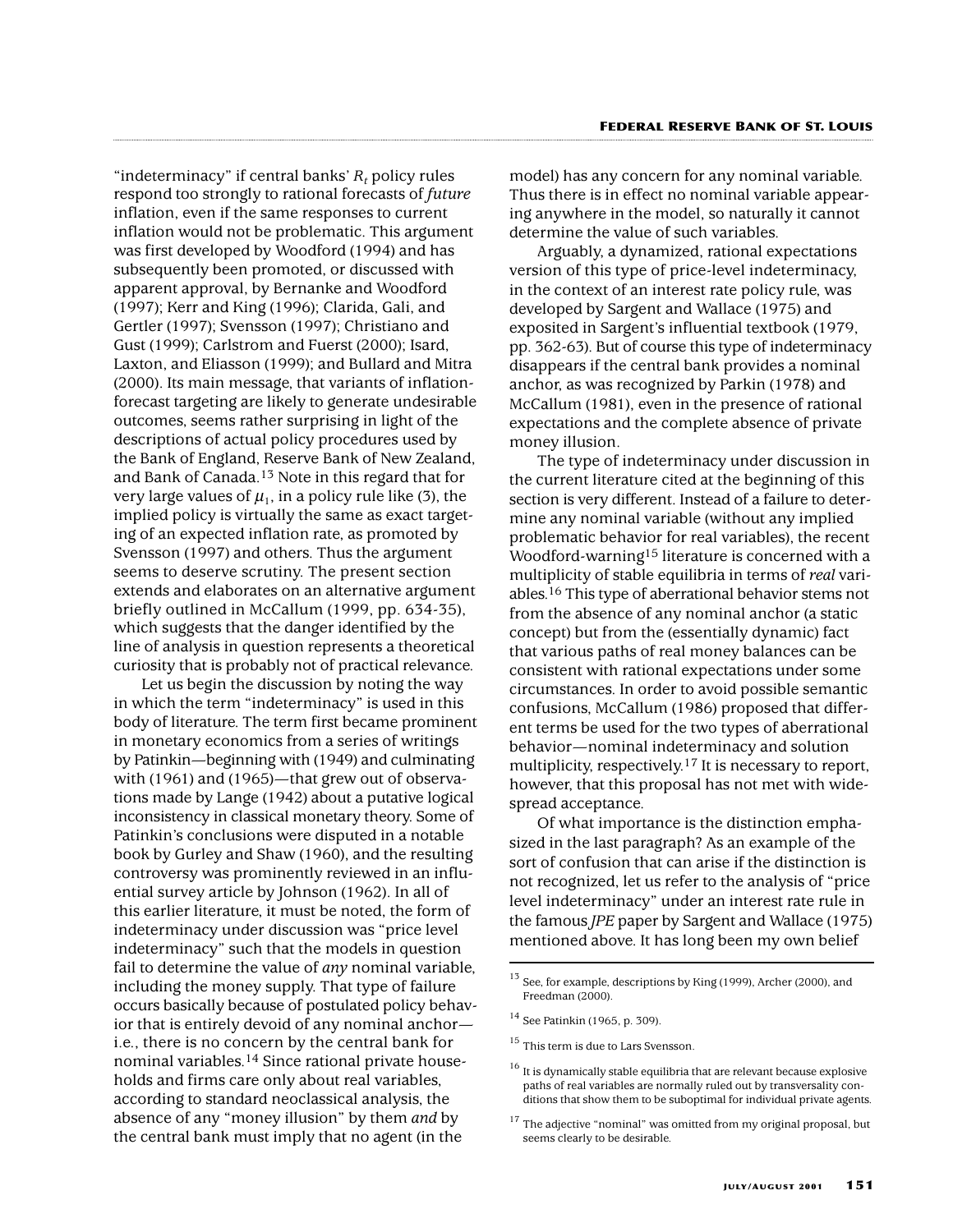that the Sargent-Wallace (1975) paper was concerned with nominal indeterminacy—see McCallum (1981, 1986). Woodford (1999, Chap. 2), by contrast, interprets this Sargent and Wallace discussion as pertaining to solution multiplicity. My position is strengthened by the fact that the only substantive reference cited by Sargent and Wallace is Olivera (1970), which is clearly concerned with nominal indeterminacy. But there is something to be said for Woodford's position: under his interpretation the Sargent-Wallace result is valid, whereas under mine it is invalid (see McCallum, 1986, p. 148). Possibly Sargent and Wallace were undecided in their own thinking about which of the two concepts was being considered. In any event, their paper and the writings that have followed illustrate clearly the importance of making the distinction.

Let us now consider the substance of the Woodford warning of multiple solutions when policy is based on rational forecasts of future inflation.18 It can be illustrated in a model such as our prototype (1) through (3) presented above. For convenience, let us rewrite the model here, omitting for simplicity the  $g_t$  term and treating  $\overline{y}_t$  as a constant normalized to zero. Also, let us ignore constant terms that are tedious and for present purposes uninteresting. Finally, let us suppose that  $E_t \Delta p_{t+1}$  is the inflation-forecast variable to which the policy rule pertains. Then the system can be written as

(32) 
$$
y_t = b_1 (R_t - E_t \Delta p_{t+1}) + E_t y_{t+1} + v_t
$$

(33)  $\Delta p_t = \beta E_t \Delta p_{t+1} + \alpha y_t$ 

(34) 
$$
R_t = (1 + \mu_1) E_t \Delta p_{t+1} + \mu_2 y_t + e_t.
$$

Here we suppose that  $u_t$  is absent from (2) while  $e_t$ in (3) is white noise, but that  $v_t$  in (1) is generated by a first-order autoregressive process—denoted AR(1)—as follows:

$$
(35) \t\t\t v_t = \rho_1 v_{t-1} + \varepsilon_{1t}.
$$

Here  $\varepsilon_{1t}$  is white noise and the AR parameter satisfies  $|\rho_1|$  < 1.<sup>19</sup>

In this model the unique minimum-statevariable (MSV) rational expectations solution is of the form20

(36) 
$$
y_t = \phi_{11} v_t + \phi_{12} e_t
$$

$$
\Delta p_t = \phi_{21} v_t + \phi_{22} e_t.
$$

Then we have  $E_t y_{t+1} = \phi_{11} \rho_1 v_t$  and  $E_t \Delta p_{t+1} = \phi_{21} \rho_1 v_t$ ;

consequently, standard undetermined coefficient calculations yield

(38a) 
$$
\phi_{11}=1/[1-\rho_1-b_1\mu_2-(\alpha b_1\mu_1\rho_1)/(1-\beta\rho_1)]
$$

(38b) φ <sup>µ</sup> 12 1 1 2 = − *b b /*( ) 1

$$
(38c) \quad \phi_{21} = \alpha / \Big[ (1 - \beta \rho_1) (1 - \rho_1 - b_1 \mu_2) - \alpha b_1 \mu_1 \rho_1 \Big]
$$

(38d) 
$$
\phi_{22} = \alpha b_1 / (1 - b_1 \mu_2)
$$

It is easy to verify that  $\phi_{11} > 0$ ,  $\phi_{12} < 0$ ,  $\phi_{21} > 0$ , and  $\phi_{22}$  < 0—i.e., that both  $y_t$  and  $\Delta p_t$  respond positively to a demand shock and negatively to a random, policy-induced blip in *Rt*. Thus the MSV solution suggests that there is no problem with the inflationforecast targeting rule (34).

Suppose, however, that a researcher looks for non-MSV solutions of the form

(39) 
$$
y_t = \phi_{11} v_t + \phi_{12} e_t + \phi_{13} \Delta p_{t-1}
$$

(40) 
$$
\Delta p_t = \phi_{21} v_t + \phi_{22} e_t + \phi_{23} \Delta p_{t-1},
$$

where the extraneous state variable  $\Delta p_{t-1}$  is included. These expressions imply  $E_t y_{t+1} = \phi_{11} \rho_1 v_t +$  $\phi_{13}(\phi_{21}v_t+\phi_{22}e_t+\phi_{23}\Delta p_{t-1})$  and  $E_t\Delta p_{t+1}=\phi_{21}\rho_1v_t+$  $\phi_{23}(\phi_{21}v_t+\phi_{22}e_t+\phi_{23}\Delta p_{t-1})$ . Then undetermined coefficient reasoning implies that the values for the  $\phi$ <sub>*ij*</sub> are given by six relations analogous to (38) among which are

(41) 
$$
\phi_{13} = b_1 \mu_1 \phi_{23}^2 + b_1 \mu_2 \phi_{13} + \phi_{13} \phi_{23}
$$

and

(42) 
$$
\phi_{23} = \beta \phi_{23}^2 + \alpha \phi_{13}.
$$

From these  $\phi_{13}$  can be solved out, yielding the cubic equation

(43) 
$$
\phi_{23} = \beta \phi_{23}^2 + \alpha b_1 \mu_1 \phi_{23}^2 / (1 - b_1 \mu_2 - \phi_{23}).
$$

Inspection of the latter indicates that one solution

 $18$  Note that I am not disputing the different point that central banks need to base policy on their own information and structural models, also discussed by Woodford (1994) and Bernanke and Woodford (1997).

 $19$  It will be observed that the current system is somewhat simpler than the one used in the third section of the paper ("Is the Neglect of Money Quantitatively Important?"). The reason is to have one in the current section that permits some analytical results to be obtained, so that more understanding of the numerical results will be possible. The basic results also pertain to more general models.

 $20$  The MSV concept is discussed at length in McCallum (1999), where it is interpreted as the unique solution that includes no bubble or sunspot components. A solution procedure is there proposed that generates a unique solution by construction in a very wide class of linear RE models.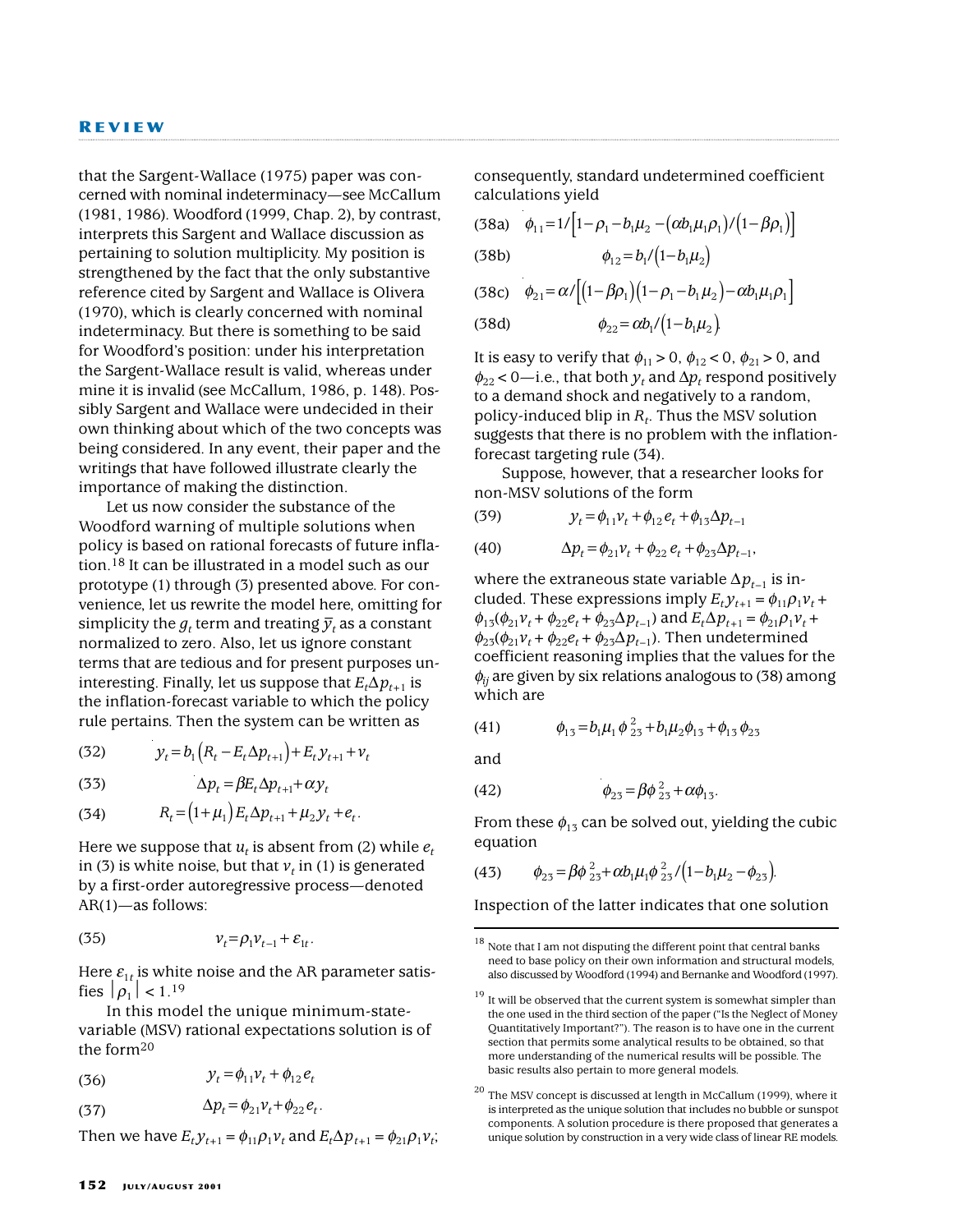is provided by  $\phi_{23}=0$ , which implies  $\phi_{13}=0$ . This, of course, gives the MSV solution obtained previously. But (43) is also satisfied by roots of the quadratic

(44) 
$$
\beta \phi_{23}^2 - [1 + \beta + \alpha b_1 \mu_1 - b_1 \mu_2 \beta] \phi_{23} + (1 - b_1 \mu_2) = 0
$$
,  
i.e., by

(45)  $\phi_{23} = \frac{1}{2} \left( \frac{1}{2} \right)^2$ ,  $\beta$ (1 –  $b_1\mu$  $23^{\circ}$  2 $\beta$  $^{2}-4\beta (1-b_{1}\mu _{2}$  $4\beta(1-b_1\mu_2)\big]^{0.5}$  $=\frac{1}{2}$  $d \pm [d^2 - 4 \beta (1 - b_1 \mu_2)]^{0.}$ 

where *d* is the term in square brackets in (44). Therefore, for some values of the parameters  $\alpha$ ,  $\beta$ ,  $b_1$ ,  $\mu_1$ , and  $\mu_2$  there may be other real solutions in addition to the MSV solution.21

To keep matters relatively simple, let  $\mu_2 = 0$  so that the policy rule responds only to expected inflation. Then *d* becomes  $1 + \beta + \alpha b_1 \mu_1$ , and there will be two real roots to (44) if  $\mu_1 < 0$  or  $\mu_1 > \mu_1^c \equiv$  $[2\beta^{0.5}+1+\beta]/(-b_1\alpha)$ . Furthermore, while one of the  $\phi_{23}$  values in (44) will exceed 1.0 in absolute value when  $\mu_1 > \mu_1^c$ , the other will not—it will be a (negative) stable root. Consequently, there will be no transversality condition to rule out that root's implied trajectory as a rational expectations (RE) equilibrium. Thus there is, for  $\mu_1 > \mu_1^c$ , an infinite multiplicity of stable RE solutions indexed by the initial start-up value of  $\Delta p_{t-1}$ . In such cases, moreover, "sunspot" solutions are also possible in the sense of not being ruled out by the conditions of RE equilibria.<sup>22</sup> This is the danger pointed out by the Woodford warning, and it is made more likely when values of  $\mu_2$  exceed zero.<sup>23</sup>

I now wish to argue that the foregoing danger may not be of any practical significance, for it is entirely possible that non-MSV—i.e., bubble and sunspot—solutions are empirically irrelevant.<sup>24</sup> That such is the case is a cogent and plausible hypothesis, which to my knowledge has not been convincingly contradicted by any empirical tests, despite the enormous amount of interest shown by researchers over the past 25 years. In support of this position, I will offer two infrequently-stated lines of argument.

The first line of argument, in favor of the proposition that only MSV solutions are of empirical relevance, concerns the nature and role of the RE hypothesis. No one, I would think, believes that the orthogonality conditions for RE literally obtain precisely in real world economies, any more than do the conditions for exact profit and utility maximization. The hypothesis is extremely fruitful and attractive nevertheless because it points to a pow-

erful force, the desirability (for purposeful agents) of eliminating any systematic component of their expectational errors. And it keeps analysts from constructing models in which it is possible for agents to repeatedly commit the same type of expectational error, over and over again. But to suggest that the "expectation function,"25 which describes actual expectational behavior, can jump from one specification (e.g., the MSV form  $\Delta p^{e}_{t+1} = \phi_{21} \rho_1 v_t$ ) to another (e.g., the non-MSV form  $\Delta p^{e}_{t+1} = \phi_{21} \rho_1 v_t +$  $\phi_{23}[\phi_{21}v_t+\phi_{22}e_t+\phi_{23}\Delta p_{t-1}]$  with different  $\phi_{ij}$  values) at any point of time—without any particular stimulus—seems downright whimsical. Much more plausible, I would contend, is the idea that such expectation functions are uniquely given at any point of time for any specified economy and policy regime. This does not imply, of course, that expectations themselves, e.g.,  $\Delta p^e_{\;t+j}$ , cannot jump abruptly from one period to the next.

In this regard, the theoretical work of Evans (1986) and Evans and Honkapohja (1999, 2001) is in my opinion predominantly supportive of the hypothesis that the unique MSV solution is relevant for macroeconomic analysis.26 With respect to the model at hand, for example, it is shown by Bullard and Mitra (2000, Figure 3) that the MSV solutions are *E-stable*, and therefore learnable by a real-time least-squares learning procedure, for the cases with large  $\mu_1$  and/or  $\mu_2$  values.<sup>27</sup> Bullard and Mitra do not analyze the E-stability/learnability properties of the non-MSV solutions, but very closely related cases have been analyzed by Evans (1986, pp. 150-53) and

- $23$  See, e.g., Bullard and Mitra (2000).
- <sup>24</sup> At least, in macroeconomic contexts.
- $25$  An expectations function is a formula relating an expectational variable, such as the period-t expectation of  $z_{t+j}$ , denoted  ${}_{t}z_{t+j}^{e}$ , to observable variables.
- $26$  Evans and Honkapohja themselves might not agree. In any event, their recent terminology differs from mine in that they use the term MSV to refer to solutions that in some cases obtain in addition to the one that is specified by my concept of the MSV procedure. (See Evans and Honkapohja, 1999, p. 488; 2001, Chaps. 8-10.)

 $21$  An analysis is provided by Bullard and Mitra (2000, p. 26).

 $^{22}$  By a sunspot solution I mean one that includes random variables (of a martingale difference variety) that have no connection with other elements of the model.

 $^{27}$  E-stability pertains to the convergence of meta-time iterations that may or may not drive non-RE expectations functions to their RE values. Evans and Honkapohja (1999, 2001) show that in the cases at hand E-stability implies convergence of a real-time least-squares learning process like that of Marcet and Sargent (1989). For a useful introduction, see Bullard and Mitra (2000).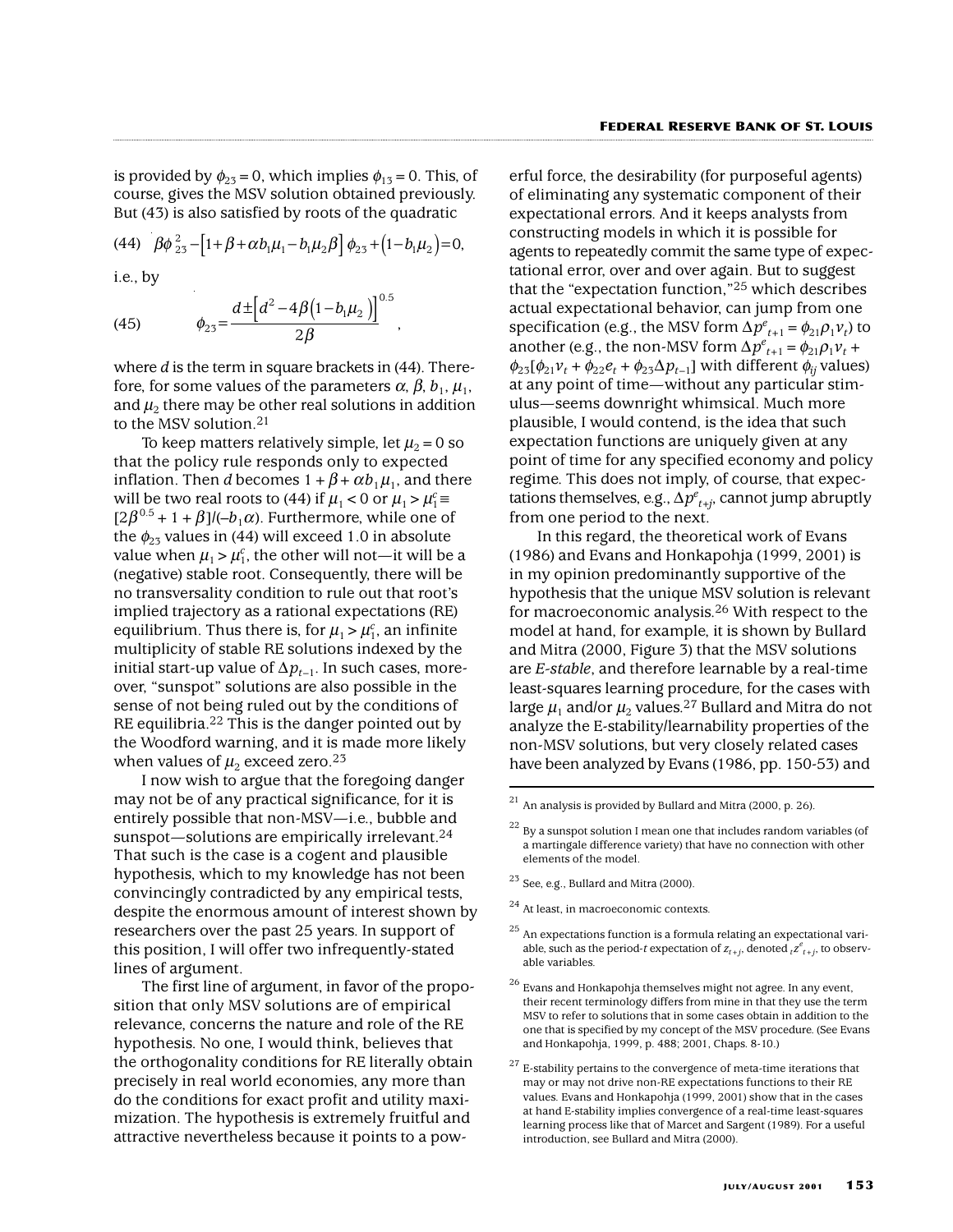





Evans and Honkapohja (1999, pp. 487-506; 2001, Chap. 10). These results indicate that their method of determining an expectation function would lead to the MSV solution in the case at hand.

The second line of argument to be developed here is to emphasize (i) that the unique MSV solution is available in the high- $\mu_1$  cases pointed to by the Woodford warning and (ii) that this solution is well behaved in the sense of experiencing no discontinuity when passing through the critical values that delineate the region of multiple stable solutions. Specifically, impulse response functions for the MSV solution are virtually indistinguishable for  $\mu_1$  values just above and just below the  $\mu_1^c$  critical value at which solution multiplicity sets in. By contrast, the non-MSV solutions are highly different for the same pairs of  $\mu_1$  values (i.e., just above and just below  $\mu_1^c$ ).<sup>28</sup>

To illustrate this, let us take a numerical example in which  $b_1 = -0.75$ ,  $\beta = 0.99$ ,  $\alpha = 0.1$ , and  $\rho_1 = 0.8$ . In this case the critical value of  $\mu_1$  will be

(46) 
$$
\mu_1^c = \left[ 2(0.99^{0.5}) + 1.99 \right] / (0.75)(0.1) =
$$

$$
\left[ 1.99 + 1.99 \right] / 0.75 = 53.07.
$$

For values of  $\mu_1$  less than 53.07, there will be a single stable solution; for values above 53.07 there will be multiple stable solutions.<sup>29</sup> But for values of  $\mu_1$  close to 53.07, the behavior of the MSV solution will be virtually identical regardless of whether  $\mu_1$  is slightly below, equal to, or slightly above 53.07. This is demonstrated in Figure 3, where impulse response functions for *y*,  $\Delta p$ , and *R* are shown for unit shocks to the IS function (i.e.,  $v_t = 1.0$ ) and the policy rule (i.e.,  $e_t$  = 1.0). The plots with  $\mu_1$  = 53.0 and  $\mu_1$  = 53.1 are, it seems fair to say, virtually indistinguishable.

More generally, properties of the MSV impulse response functions change continuously with values of  $\mu_1$ . This is illustrated in Figures 4 and 5. In the former, we have cases with  $\mu_1=10$  and  $\mu_1=20$ , both of which imply unique stable solutions. The response peaks in *y* and ∆*p* are reduced smoothly in size as  $\mu_1$  increases from 10 to 20 to 53. Then these reductions continue to obtain, in a smooth manner, as  $\mu_1$  is increased further to 80 and 200; see Figure 5.

Behavior of the non-MSV solution contrasts sharply, and is distinctly non-continuous. For  $0 < \mu_1 < 53.07$ , roots to (44) are complex so (38) gives the only solution. Then with  $\mu_1$  = 53.1, we obtain a stable non-MSV solution (in addition to the stable MSV solution) as shown in the top panel of Figure  $6^{30}$  Since the responses to  $e_t$  involve coefficients in which the denominator equals the AR(1)

 $^{\rm 28}$  I am indebted to Doug Laxton for suggesting comparisons based on impulse response functions.

 $^{\rm 29}$  This is verified by Matlab calculation of solutions using my modification of Klein's (2000) QZ algorithm.

 $30$  These non-MSV solutions are obtained by adding to the Matlab file mentioned previously a subroutine written by Christopher Sims, qzswitch.m, to generate the solution implied by a different ordering of the system's generalized eigenvalues, in the manner mentioned on p. 633 of McCallum (1999).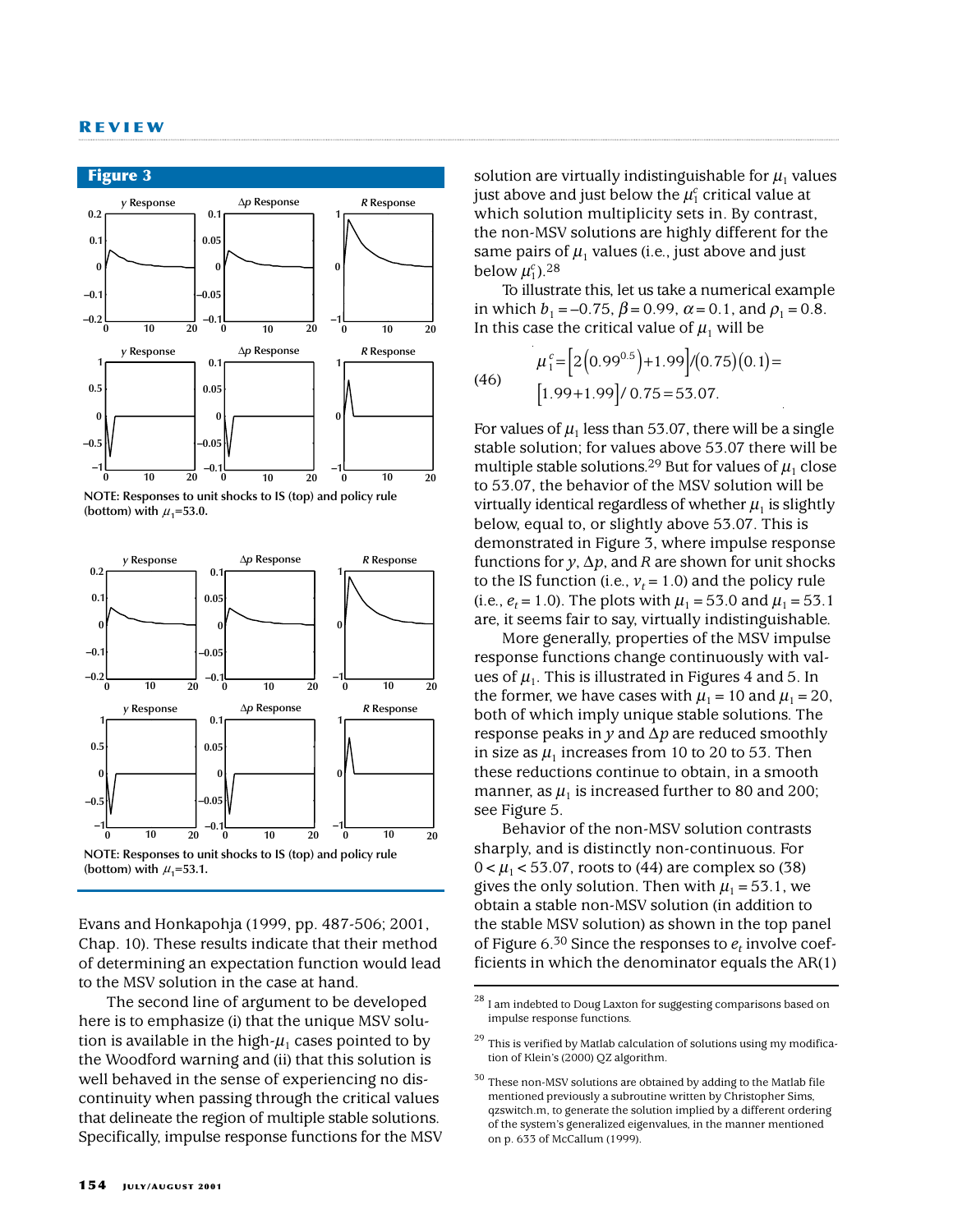

**NOTE: Responses to unit shocks to IS (top) and policy rule**  (bottom) with  $\mu_1$ =10.0.



**NOTE: Responses to unit shocks to IS (top) and policy rule**  (bottom) with  $\mu_1$ =20.0.

parameter for the  $e_t$  process, these responses are "infinite" when  $e_t$  is white noise. Consequently, a value of 0.01 is used for this AR(1) parameter in the model for Figure 6. A comparison with Figure 3 shows, not surprisingly, that this non-MSV solution is not at all similar to the MSV solution with  $\mu_1$  = 53.0. Next, consider the bottom panel of Figure 6, where  $\mu_1$  = 80. It can be seen that the increase in  $\mu_1$ *decreases* the responsiveness of  $R_t$  and leaves larger peaks for  $y_t$  and  $\Delta p_t$  in response to both shocks. Also note that  $y_t$  and  $\Delta p_t$  blip *upward* in response to a surprise increase in  $R_t$  and that the responses of

**Figure 5**



**NOTE: Responses to unit shocks to IS (top) and policy rule**  (bottom) with  $\mu_1$ =80.0.



**NOTE: Responses to unit shocks to IS (top) and policy rule**  (bottom) with  $\mu_1$ =200.0.

 $y_t$  and  $R_t$  are huge. Finally, if we let the autoregressive parameter generating  $e_t$  be 0.04 instead of 0.01, the direction of the  $y_t$  and  $\Delta p_t$  responses to  $e_t$  flips over to become negative. (This case is not shown.)

These results illustrate, for one representative set of parameter values, the well-behaved nature of the MSV solution and the erratic nature of the non-MSV (bubble) solutions. Such results also obtain for other parameter values and clearly suggest the desirability of considering the MSV solutions as the sole economically relevant solution. If this strategy is adopted, i.e., if the MSV solution is taken to rep-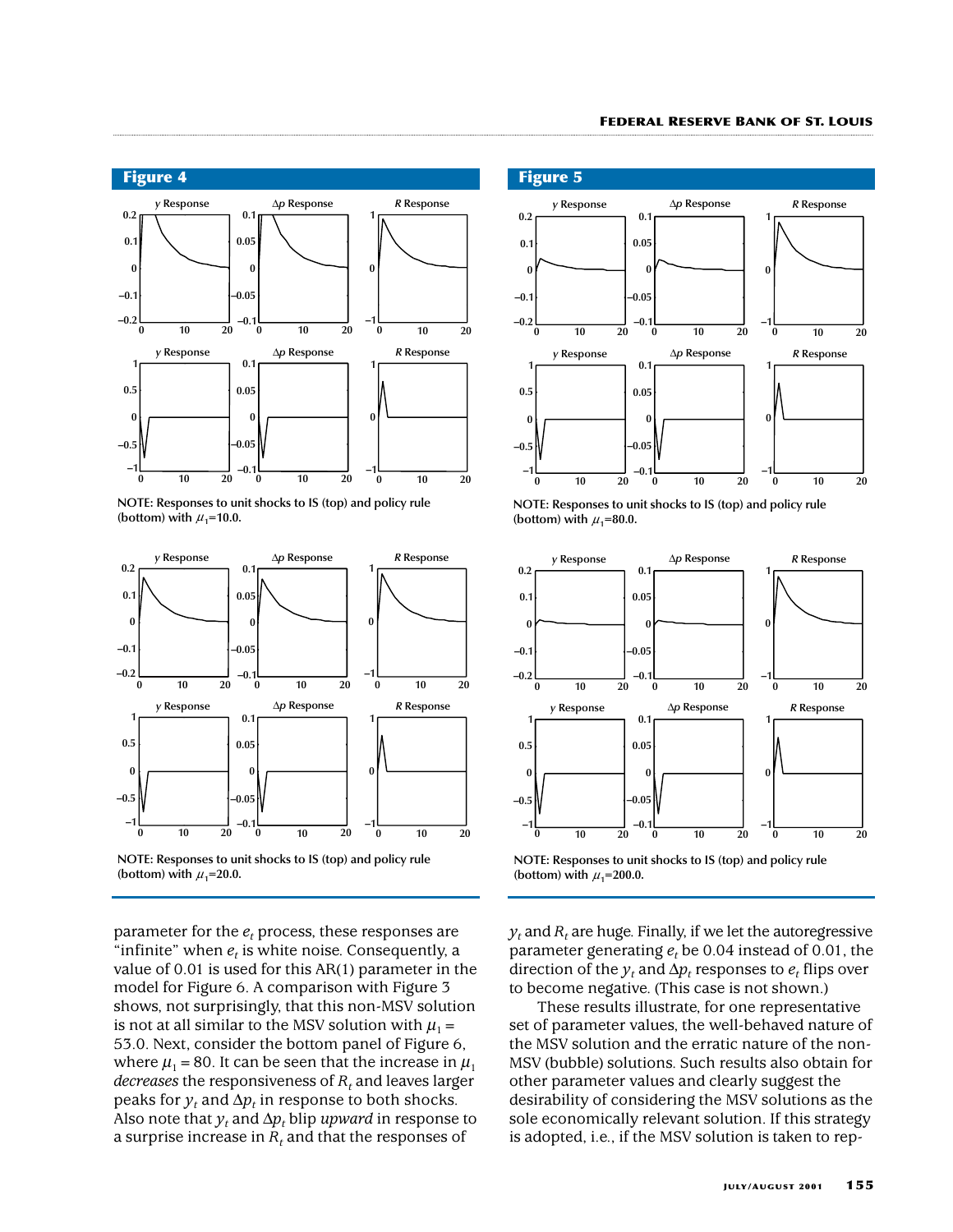

**NOTE: Non-MSV solution; unit shocks to IS (top) and policy rule** (bottom) with  $\mu_1$ =53.1.



**NOTE: Non-MSV solution; unit shocks to IS (top) and policy rule** (bottom) with  $\mu_1$ =80.0.

resent implied behavior for the model at hand, then there is no compelling reason to believe that large  $\mu_1$  values will generate undesirable behavior. In that case, preemptive inflation forecast targeting with an  $R_t$  instrument will not be subject to the dangers mentioned above.

# **ON THE VALIDITY OF THE TAYLOR PRINCIPLE**

As a related matter, let us now consider the consequences of having a policy rule that fails to satisfy the Taylor principle, i.e., that an interest rate policy rule should respond by more than point-forpoint to inflation or its expectation. Both Taylor (1999) and Clarida, Gali, and Gertler (1999) emphasize that this requirement, which translates into  $\mu_1 > 0$  in our model (32) through (34), implies that the *real* rate of interest will be moved upward (tightening policy) when inflation exceeds its target (and vice versa). Our analysis of the previous section was principally concerned with cases in which  $\mu_1 > \mu^c$ , but it was shown using (44) that solution multiplicity also obtains when  $\mu_1$  < 0. Thus it might be thought that our argument for downplaying the importance of solution multiplicity would also apply to cases with  $\mu_1$  < 0, thereby contradicting the Taylor principle. Such is not the case, however, and it is the task of this section to explain why. In other words, we will determine what is the true problem posed, from the MSV perspective, by  $\mu_1 < 0$ .

For our argument to be different for "indeterminacies" with  $\mu_1$  < 0, as compared with those with  $\mu_1 > \mu^c$ , it must not be the existence of solution multiplicities per se that is considered problematic when  $\mu_1$  < 0. Instead, there must be some other condition that prevails when  $\mu_1$  < 0 and represents a problem that is, according to the present argument, of genuine importance.

Once again this problem is the absence of E-stability. Bullard and Mitra (2000) show that  $\mu_1 < 0$ implies the absence of E-stability, and therefore the failure of least-squares learning, for separate cases in which  $\pi_t$ ,  $\pi_{t-1}$ , and  $E_{t-1}$ , $\pi_{t+i}$  enter the policy rule.<sup>31</sup> This can be seen by inspection of their Figures 1 through 3. Since E-stability of an MSV solution enhances the attractiveness of that solution by indicating that it may be of empirical relevance, its absence for  $\mu_1$  < 0 suggests that policy rules with  $\mu_1$  < 0 should be avoided.

An interesting application of this argument concerns the special case in which  $\mu_1 = -1$  with  $\Delta p_t$ in the rule and  $\mu_2=0$ , i.e., the case of a pure interest rate peg:  $R_t$  = constant. Then the Bullard-Mitra results imply that E-stability does not prevail. This constitutes a version, with an optimizing model, of the argument of Howitt (1992). Note that it applies to a maintained interest rate peg, not to the use of an interest rate instrument.

An alternative argument for the case with  $-1 < \mu_1 < 0$  can be developed as follows. Consider a model in which the endogenous variable  $x_t$  is generated by the relationship

 $^{31}$  Here I am discussing cases with  $\mu_2$  = 0. Bullard and Mitra's results are more general, since they also consider  $\mu_2 > 0$ .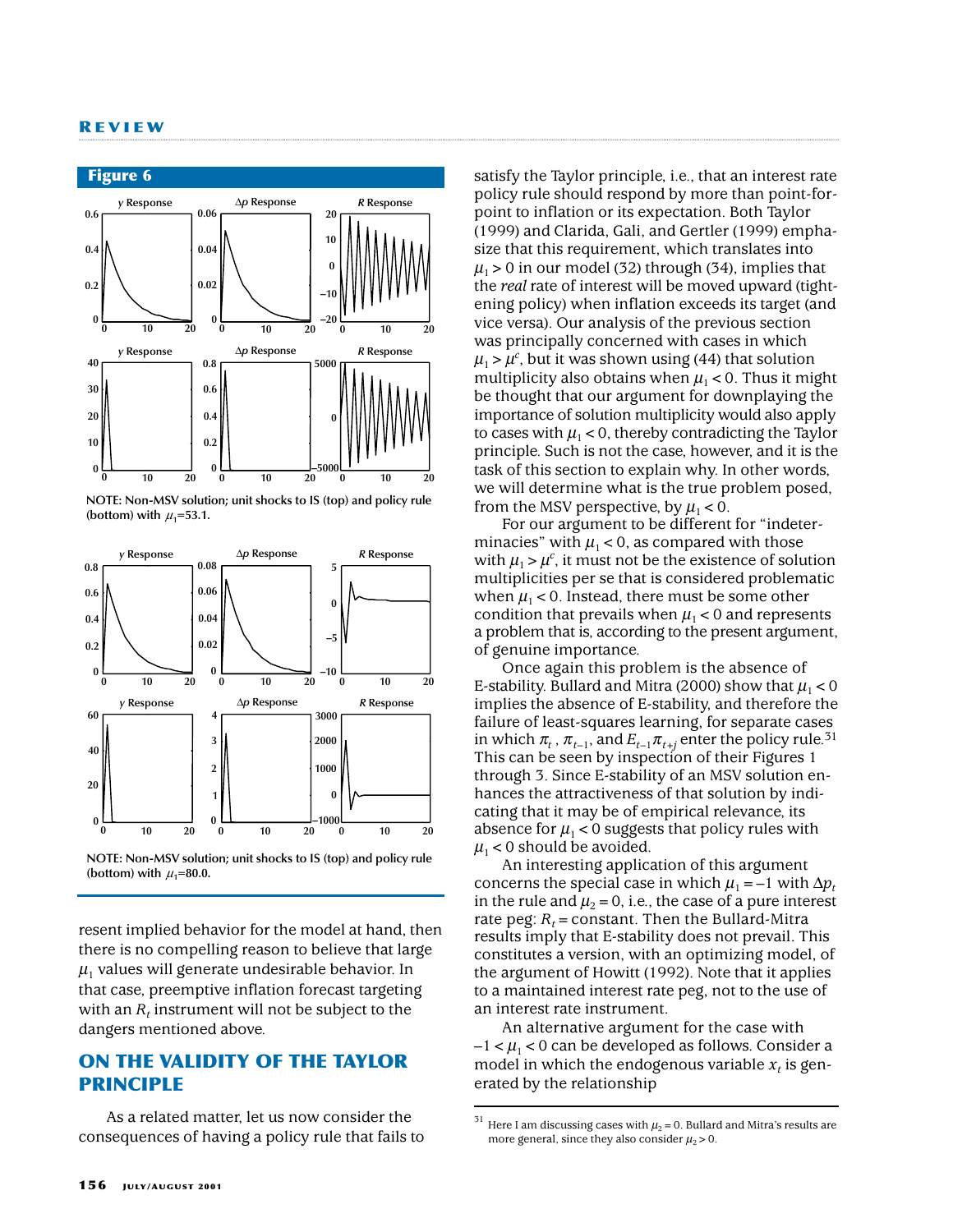(47) 
$$
x_t = a_0 + a_1 E_t x_{t+1} + a_2 x_{t-1} + z_t,
$$

where  $z_t$  is a stationary exogenous forcing variable with an unconditional mean of zero. Now apply the unconditional expectation operator to get

(48) 
$$
Ex_t = a_0 + a_1 Ex_{t+1} + a_2 Ex_{t-1} + 0.
$$

Assuming stationarity, we then have

(49) 
$$
Ex_t = a_0/(1-a_1-a_2).
$$

Clearly, as  $a_1 + a_2$  approaches 1.0 from below, the unconditional mean of  $x_t$  approaches  $+\infty$ , whereas if  $a_1 + a_2$  approaches 1.0 from above, then the mean of  $x_t$  approaches – $\infty$ . Thus there is an infinite discontinuity at  $a_1 + a_2 = 1$ . So to be well formulated, the model needs to include a parameter restriction that rules out  $a_1 + a_2 = 1$ . From a purely mathematical perspective,  $a_1 + a_2 > 1$  would do as well, but for economic plausibility the preferred restriction is  $a_1 + a_2 < 1$ . Note that if  $a_2 = 0$ , this amounts to  $1 - a_1 > 0$ .

To see the relevance of the foregoing for the model (32) through (34), with  $\mu_2 = 0$ , write the system as

(50)

$$
\begin{bmatrix} 1 & 0 \ -\alpha & 1 \end{bmatrix} \begin{bmatrix} y_t \\ \Delta p_t \end{bmatrix} = \begin{bmatrix} 1 & b_1 \mu_1 \\ 0 & \beta \end{bmatrix} E_t \begin{bmatrix} y_{t+1} \\ \Delta p_{t+1} \end{bmatrix} + \begin{bmatrix} 1 & 0 \\ 0 & 1 \end{bmatrix} \begin{bmatrix} v_t \\ e_t \end{bmatrix}
$$

or

(51)  $x_t = AE_t x_{t+1} + Cz_t$ ,

where  $x_t = [y_t \Delta p_t]'$ ,  $z_t = [v_t e_t]'$ , and

(52) 
$$
A = \begin{bmatrix} 1 & 0 \\ -\alpha & 1 \end{bmatrix}^{-1} \begin{bmatrix} 1 & b_1 \mu_1 \\ 0 & \beta \end{bmatrix} = \begin{bmatrix} 1 & b_1 \mu_1 \\ \alpha & \alpha b_1 \mu_1 + \beta \end{bmatrix}.
$$

Now the counterpart of  $1-a_1>0$  in the previous example is that  $det(I-A) > 0$ . If that condition does not hold, the model is not well formulated and the unconditional mean of  $x_t$  passes through an infinite discontinuity. But the value of det(*I*–*A*) in the case at hand is  $-\alpha b_1 \mu_1$ . Thus with  $\alpha > 0$  and  $b_1 < 0$ , the requirement for this model to be well formulated is  $\mu_1 > 0$ . This follows the original development and promotion of the MSV solution, in which McCallum (1983, p. 160) points out "the desirability of specifying admissible parameter values as an integral part of the model."

The main conclusion of this section is that the Taylor principle is basically correct. If  $\mu_2$  is positive,

*then*  $\mu_1$  can be negative to some extent without losing E-stability; according to Bullard and Mitra (2000), the necessary and sufficient condition for E-stability is  $\alpha\mu_1 + (1-\beta)\mu_2 > 0$ . But that is a modification, not a fundamental contradiction, of the principle. Its basic logic is sound.

## **CONCLUDING REMARKS**

In the foregoing sections the following arguments have been developed: (i) models without monetary aggregates do not imply that inflation is a non-monetary phenomenon and are not necessarily non-monetary models; (ii) theoretical considerations suggest that such models are misspecified, but the quantitative significance of this misspecification seems to be very small; (iii) arguments based on "indeterminacy" findings, e.g., regarding policy rules that respond strongly to expected future inflation rates, are of dubious merit: there are various reasons for believing that findings of solution multiplicity are theoretical curiosities that have little or no real world significance; (iv) monetary policy rules that violate the Taylor principle, by contrast, possess another characteristic—the absence of E-stability and least-squares learnability—that suggests undesirable behavior in practice.

These points are mostly supportive of the notion that policy analysis in models without money, based on interest rate policy rules, is not fundamentally misguided. It is important, consequently, to mention explicitly that they do not imply that policy rules with an interest rate instrument are necessarily preferable to ones based on a controllable monetary aggregate, such as total reserves or the monetary base. My own preference has been, for many years, for base instrument rules. Furthermore, my recent (2000b) study of the counterfactual historical performance of alternative rules for the United States, the United Kingdom, and Japan suggests that—for reasons that are not entirely clear—base instrument rules would have provided better policy guides than interest instrument rules over 1965-98. But the topics considered in the present paper are ones of considerable fundamental interest, and it is important in choosing among different types of rules—i.e., different ways of conducting policy that central bankers not be misled by dubious economic analysis.32

 $32$  In that regard, the analysis in the fourth section of the paper ("Are Rational-Expectation Indeterminacies Important?") also suggests that some results used to argue in favor of an interest rate instrument, rather than the monetary base—see, e.g., Woodford (1999)—are also dubious.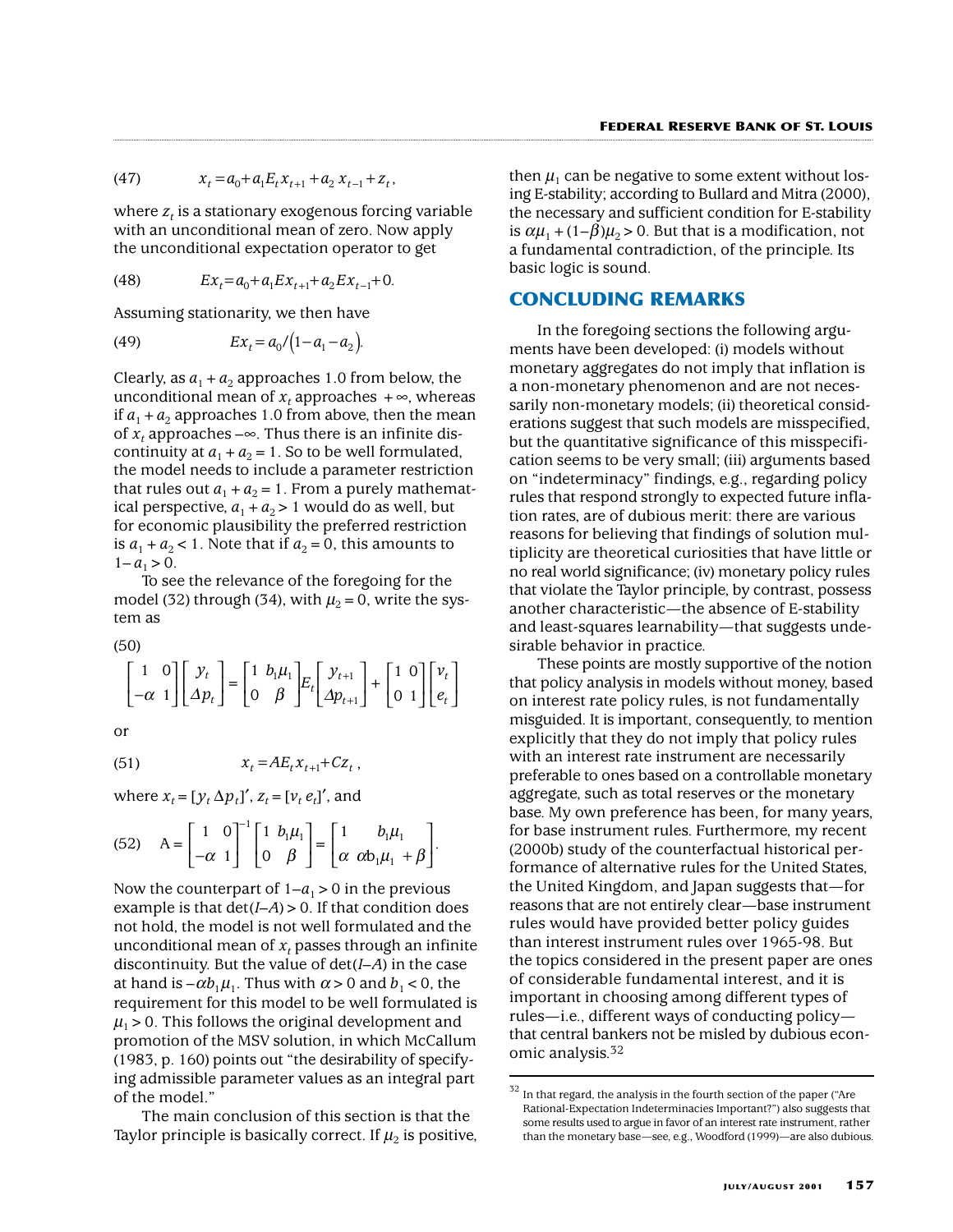#### **R EVIEW**

## **REFERENCES**

Archer, David J. "Inflation Targeting in New Zealand." Paper presented at the International Monetary Fund Institute Seminar on Inflation Targeting, 20-21 March 2000.

Bernanke, Ben S. and Woodford, Michael. "Inflation Forecasts and Monetary Policy." *Journal of Money, Credit and Banking*, November 1997, *29*(4), pp. 653-84.

Bullard, James and Mitra, Kaushik. "Learning About Monetary Policy Rules." Working Paper 2000-001B, Federal Reserve Bank of St. Louis, July 2000.

Carlstrom, Charles T. and Fuerst, Timothy S. "Forward-Looking Versus Backward-Looking Taylor Rules." Working Paper, April 2000.

Casares, Miguel and McCallum, Bennett T. "An Optimizing IS-LM Framework with Endogenous Investment." Working Paper, September 2000.

Christiano, Lawrence J. and Gust, Christopher J. "Comment" in Taylor (1999), pp. 299-316.

Clarida, Richard; Gali, Jordi and Gertler, Mark. "The Science of Monetary Policy: A New Keynesian Perspective." *Journal of Economic Literature*, December 1999, *37*(4), pp. 1661-707.

\_\_\_\_\_\_\_\_\_\_\_; \_\_\_\_\_\_\_\_\_\_\_ and \_\_\_\_\_\_\_\_\_\_\_. "Monetary Policy Rules and Macroeconomic Stability: Evidence and Some Theory." Working Paper 6442, National Bureau of Economic Research, March 1998.

Estrella, Arturo and Fuhrer, Jeffrey C. "Dynamic Inconsistencies: Counterfactual Implications of a Class of Rational Expectations Models." Working Paper, July 2000.

Evans, George W. "Selection Criteria for Models with Non-Uniqueness." *Journal of Monetary Economics*, September 1986, *18*(2), pp. 147-57.

and Honkapohja, Seppo. "Learning Dynamics," in John B. Taylor and Michael Woodford, eds., *Handbook of Macroeconomics*, Volume 1A. New York: North-Holland, 1999, pp.449-542.

\_\_\_\_\_\_\_\_\_\_\_ and \_\_\_\_\_\_\_\_\_\_\_. Learning and Expectations in Macroeconomics. Princeton, NJ: Princeton University Press, 2001.

Freedman, Charles. "The Canadian Experience with

Targets for Reducing and Controlling Inflation." Paper presented at the International Monetary Fund Institute Seminar on Inflation Targeting, 20-21 March 2000.

Friedman, Benjamin M. "The Future of Monetary Policy: The Central Bank as an Army with Only a Signal Corps?" *International Finance*, November 1999, *2*(3), pp. 321-38.

Gail, Jordi and Gertler, Mark. "Inflation Dynamics: A Structural Econometric Analysis." *Journal of Monetary Economics*, October 1999, *44*(2), pp. 195-222.

Goodfriend, Marvin. "Monetary Policy Comes of Age: A 20th Century Odyssey." Federal Reserve Bank of Richmond *Economic Quarterly*, Winter 1997, *83*(1), pp. 1-22.

Goodhart, Charles. "Can Central Banking Survive the IT Revolution?" *International Finance*, July 2000, *3*(2), pp. 189-209.

Gurley, John G. and Shaw, Edward S. *Money in a Theory of Finance*. Washington, DC: The Brookings Institution, 1960.

Howitt, Peter. "Interest Rate Control and Nonconvergence to Rational Expectations." *Journal of Political Economy*, August 1992, *100*(4), pp. 776-800.

Ireland, Peter N. "Money's Role in the Monetary Business Cycle." Working Paper 8115, National Bureau of Economic Research, February 2001.

Isard, Peter; Laxton, Douglas and Eliasson, Ann-Charlotte. "Simple Monetary Policy Rules Under Model Uncertainty." *International Tax and Public Finance*, November 1999, *6*(4), pp. 537-77. Also in P. Isard, A. Razin, and A.K. Rose, eds., *International Finance and Financial Crises: Essays in Honour of Robert P. Flood, Jr*. New York: Kluwer Academic Publishers, 2000.

Johnson, Harry G. "Monetary Theory and Policy." *American Economic Review*, June 1962, *52*(3), pp. 335-84.

Kerr, William and King, Robert G. "Limits on Interest Rate Rules in the IS Model." Federal Reserve Bank of Richmond *Economic Quarterly*, Spring 1996, *82*(2), pp. 47-77.

King, Mervyn A. "The Monetary Policy Committee Two Years On." *Bank of England Quarterly Bulletin*, August 1999, *39*, pp. 297-303.

Klein, Paul. "Using the Generalized Schur Form to Solve a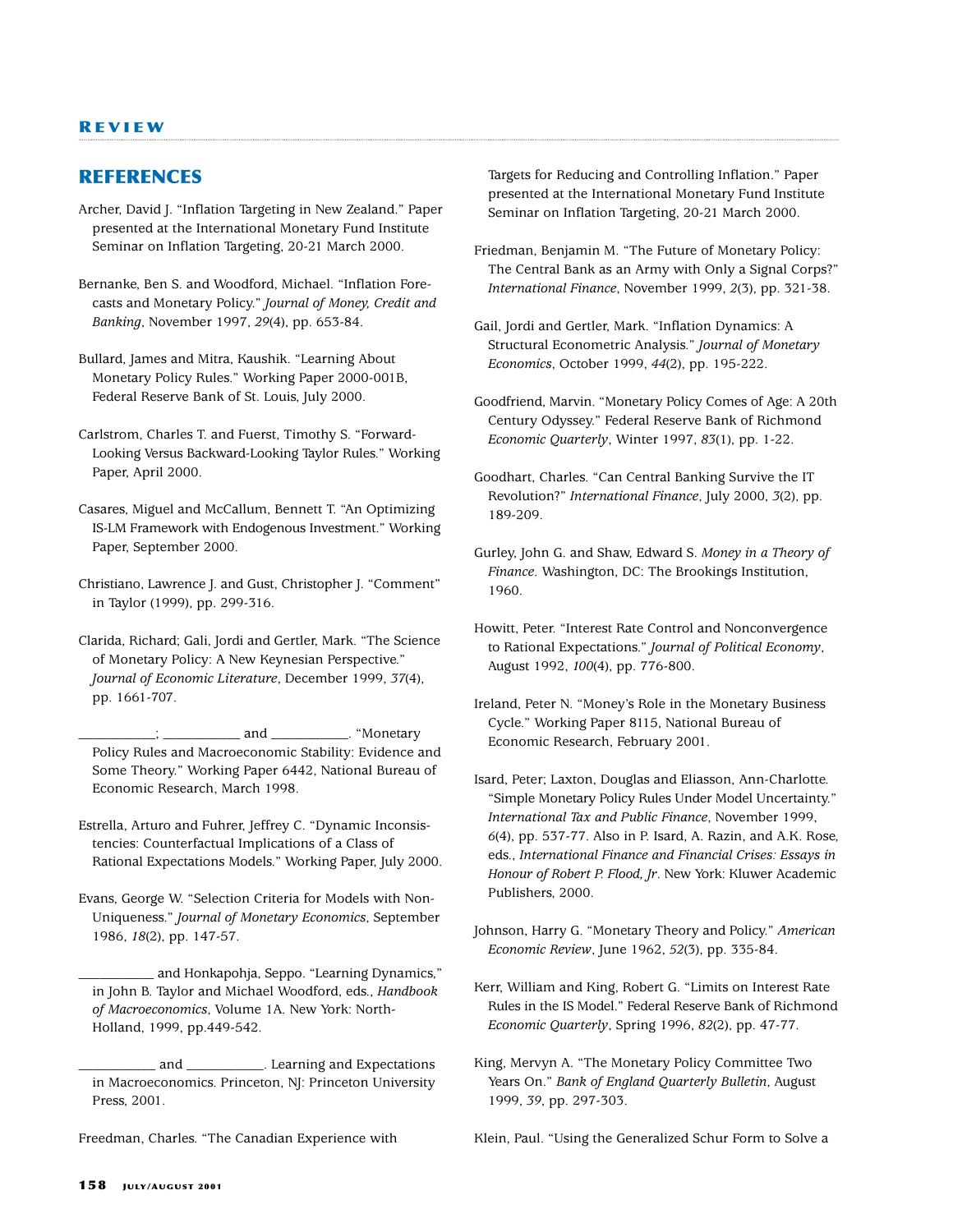#### **FEDERAL RESERVE BANK OF ST. LOUIS**

Multivariate Linear Rational Expectations Model." *Journal of Economic Dynamics and Control*, September 2000, *24*(10), pp. 1405-23.

- Lange, Oscar. "Say's Law: A Restatement and Criticism," in O. Lange, F. McIntyre, and T.O. Yntema, eds., *Studies in Mathematical Economics and Econometrics*. Chicago: 1942.
- Lucas, Robert E., Jr. "Econometric Testing of the Natural Rate Hypothesis," in O. Eckstein, ed., *Econometrics of Price Determination*. Washington, DC: Board of Governors of the Federal Reserve System, 1972.
- Marcet, Albert and Sargent, Thomas J. "Convergence of Least Squares Learning Mechanisms in Self-Referential Linear Stochastic Models." *Journal of Economic Theory*, April 1989, *4*(2), pp. 337-68.
- McCallum, Bennett T. "Price Level Determinacy with an Interest Rate Policy Rule and Rational Expectations." *Journal of Monetary Economics*, November 1981, *8*(3), pp. 319-29.

\_\_\_\_\_\_\_\_\_\_\_. "On Non-Uniqueness in Rational Expectations Models: An Attempt at Perspective." *Journal of Monetary Economics*, March 1983, *11*(2), pp. 139-68.

\_\_\_\_\_\_\_\_\_\_\_. "Some Issues Concerning Interest Rate Pegging, Price Level Determinacy and the Real Bills Doctrine." *Journal of Monetary Economics*, January 1986, *17*, pp. 135-50.

\_\_\_\_\_\_\_\_\_\_\_. "Role of the Minimal State Variable Criterion in Rational Expectations Models." *International Tax and Public Finance*, November 1999, *6*, pp. 621-39. Also in P. Isard, A. Razin, and A.K. Rose, eds., *International Finance and Financial Crises: Essays in Honor of Robert P. Flood, Jr.* New York: Kluwer Academic Publishers, 2000.

\_\_\_\_\_\_\_\_\_\_\_. "Theoretical Analysis Regarding a Zero Lower Bound on Nominal Interest Rates." *Journal of Money, Credit and Banking*, November 2000a, *32*(4), pp. 870-94.

- \_\_\_\_\_\_\_\_\_\_\_. "Alternative Monetary Policy Rules: A Comparison with Historical Settings for the United States, the United Kingdom, and Japan." Federal Reserve Bank of Richmond *Economic Quarterly*, Winter 2000b, *86*(4), pp. 49-79.
- \_\_\_\_\_\_\_\_\_\_\_ and Nelson, Edward. "Performance of Operational Policy Rules in an Estimated Semiclassical Structural Model," in Taylor (1999), pp. 15-45.
- \_\_\_\_\_\_\_\_\_\_\_ and \_\_\_\_\_\_\_\_\_\_\_. "An Optimizing IS-LM Specification for Monetary Policy and Business Cycle Analysis," *Journal of Money, Credit and Banking*, August 1999b, *31*(3, Part 1), pp. 296-316.
- Meltzer, Allan H. "Commentary: Monetary Policy at Zero Inflation," in *New Challenges for Monetary Policy*. Federal Reserve Bank of Kansas City, 1999, pp. 261-76.
- Nelson, Edward. "Direct Effects of Base Money on Aggregate Demand." Working Paper, May 2000.
- Olivera, Julio H. "On Passive Money." *Journal of Political Economy*, July/August 1970, *78*(4, Part 2), pp. 805-14.
- Parkin, Michael. "A Comparison of Alternative Techniques of Monetary Control Under Rational Expectations." *Manchester School*, September 1978, *46*(3), pp. 252-87.
- Patinkin, Don. "The Indeterminacy of Absolute Prices in Classical Economic Theory." *Econometrica*, January 1949, *17*(1), pp. 1-27.
- \_\_\_\_\_\_\_\_\_\_\_. "Financial Intermediaries and the Logical Structure of Monetary Theory: A Review Article." *American Economic Review*, March 1961, *51*(1), pp. 95-116.

\_\_\_\_\_\_\_\_\_\_\_. *Money, Interest, and Prices*. 2nd Ed. New York: Harper and Row, 1965.

Rotemberg, Julio J. and Woodford, Michael. "An Optimization-Based Econometric Framework for the Evaluation of Monetary Policy," in B.S. Bernanke and J.J. Rotemberg, eds., *NBER Macroeconomics Annual, 1997*. Cambridge, MA: MIT Press, 1997.

Sargent, Thomas J. *Macroeconomic Theory*. New York: Academic Press, 1979.

- and Wallace, Neil. "'Rational' Expectations, the Optimal Monetary Instrument, and the Optimal Money Supply Rule." *Journal of Political Economy*, April 1975, *83*(2), pp. 241-54.
- Svensson, Lars E.O. "Inflation Forecast Targeting: Implementing and Monitoring Inflation Targets." *European Economic Review*, June 1997, *41*(6), pp. 1111-46.
- Taylor, John B. "Discretion Versus Policy Rules in Practice." *Carnegie-Rochester Conference Series on Public Policy*, December 1993, *39*, pp. 195-214.